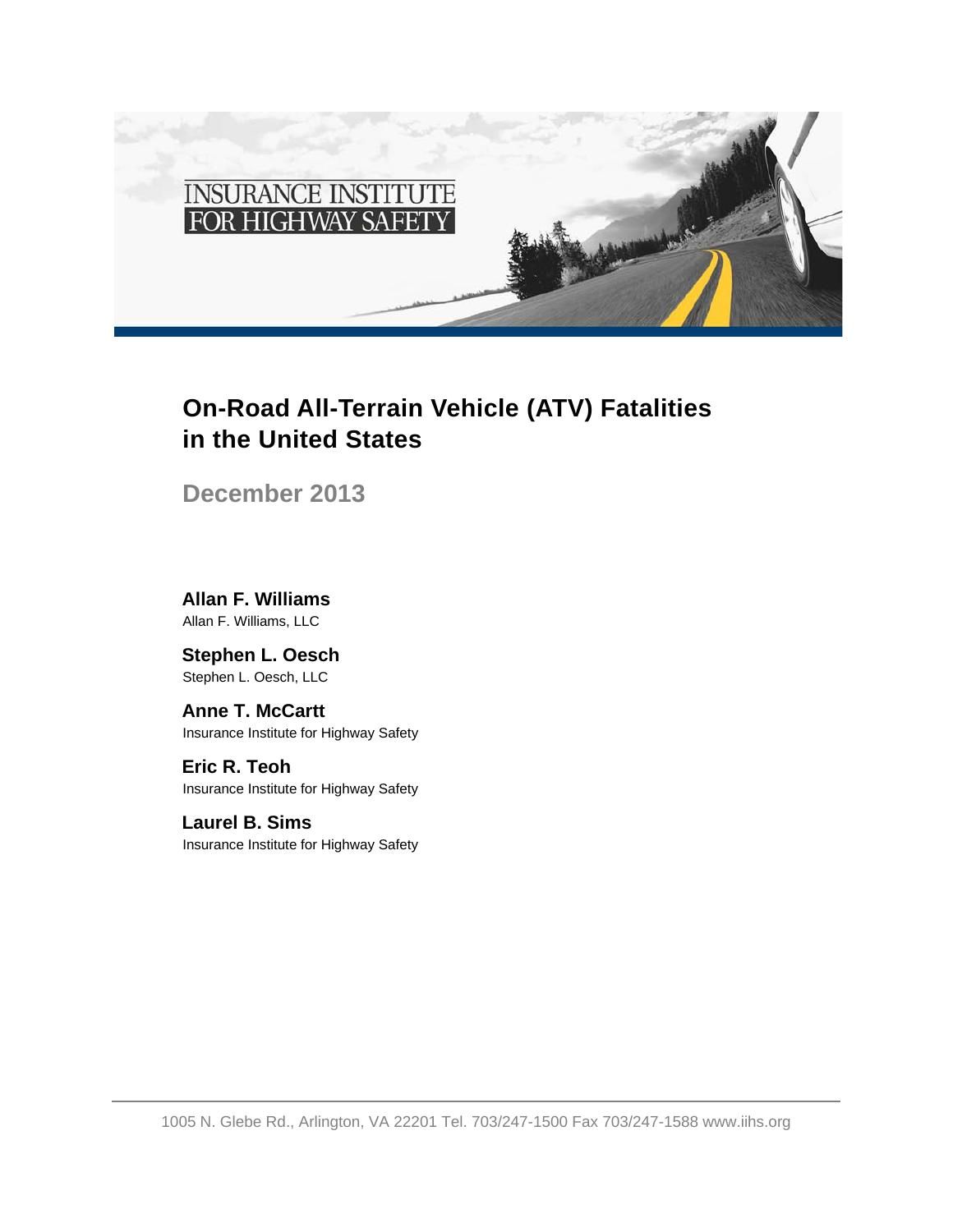## **Abstract**

**Background:** The study was designed to describe the characteristics of all-terrain vehicle (ATV) rider fatalities and fatal crashes involving ATVs that occur on public roads.

**Methods:** Information on fatal crashes occurring on public roads during the years 2007-2011 was obtained from the Fatality Analysis Reporting System (FARS).

**Results:** There were 1,701 ATV rider deaths during the 5-year study period, including 1,482 drivers, 210 passengers, and 9 with unknown rider status. An additional 19 non-ATV occupants, primarily motorcyclists, died in crashes with ATVs. About half of the ATV passenger deaths were teenagers or younger, and the majority of passenger deaths were female. Ninety percent of the fatally injured drivers were 16 or older, and 90 percent were male. The crashes were most likely to occur in relatively rural states, and in rural areas within states. Only 13 percent of drivers and 6 percent of passengers killed wore helmets. Forty-three percent of the fatally injured drivers had blood alcohol concentrations (BACs) of 0.08 percent or greater. Seventy-five percent of the fatal crashes involved single ATVs; 5 percent involved multiple ATVs but no non-ATV vehicles, and 20 percent involved ATVs and non-ATVs, usually passenger vehicles. Speeding was reported by police as a contributing factor in the crash for 42 percent of ATV drivers in single-vehicle crashes and 19 percent of ATV drivers in multiple-vehicle crashes.

**Practical applications:** Although ATVs are designed exclusively for off-road use, many ATV occupant deaths occur on roads, despite most states having laws prohibiting many types of on-road use. Attention needs to be given to ways to reduce these deaths.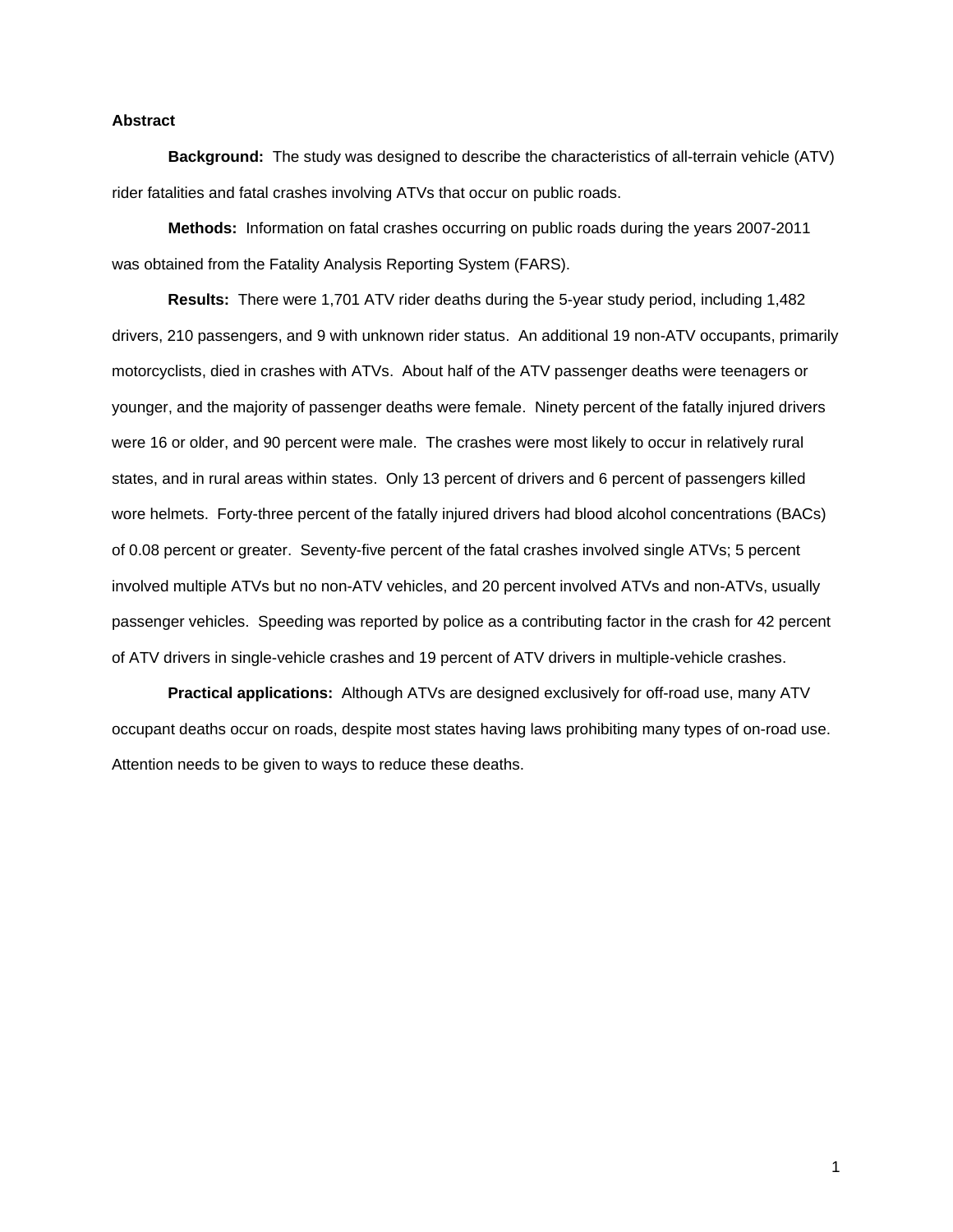#### **1. Introduction**

All-terrain vehicles (ATVs) are gasoline or diesel-powered motorized vehicles, with oversize, lowpressure tires. Some ATVs have a straddle seat for the operator, and handlebars for steering control. Others, often called a side-by-side ATV, a recreational off-highway vehicle, or Utility Terrain Vehicle (UTV) have a bench seat or bucket seats for the driver and passengers and a car-like wheel for steering. ATVs are designed for travel off road on unpaved surfaces, and are primarily used for recreation. They also are used for some work-related purposes, for example, farming, and policing and patrolling public lands, where various terrains have to be navigated. In some rural and remote areas they serve general transportation purposes (U.S. Government Accountability Office, 2010). UTVs are a growing segment of the ATV market, but little data are available on the number of fatalities in those vehicles. ATVs were introduced in the United States at the beginning of the 1970s. Their popularity has increased markedly since that time, accompanied by concerns about the crashes and injuries that resulted, especially in regard to those younger than 16 (American Academy of Pediatrics, 2000; U.S. Government Accountability Office, 2010). The Consumer Product Safety Commission (CPSC), the federal agency responsible for regulating the safety of ATVs, conducts a yearly census of ATV rider deaths that occur on public roads, private roads, and off road. Counts are based on death certificates and a variety of other sources (CPSC, 2013). CPSC reports that it only includes straddle-type ATVs in its database and excludes UTVs. The CPSC dataset, obtained by the authors, indicates that between 1986 and 1998, ATV rider deaths averaged 227 per year but increased rapidly thereafter to more than 800 in 2007, the last year for which CPSC data are complete. Only limited exposure data are available, but CPSC estimates that there were 10.6 million ATVs in use in the United States in 2010, compared with 5.6 million in 2001 (CPSC, 2013).

ATVs are not intended for on-road use and have design features that can increase risk when operated on paved surfaces (Specialty Vehicle Institute of America, 2013; U.S. General Accountability Office, 2010). However, the majority of ATV rider deaths now occur on roads. State studies report that 57 percent of ATV rider fatalities in Iowa during 1982-2009 took place on public or private roads, and nearly two-thirds of the ATV rider fatalities in West Virginia during 2005-2007 occurred on public roads (Denning et al., 2013b; Helmkamp et al., 2008). Analysis of the CPSC data indicates that in 2007, for the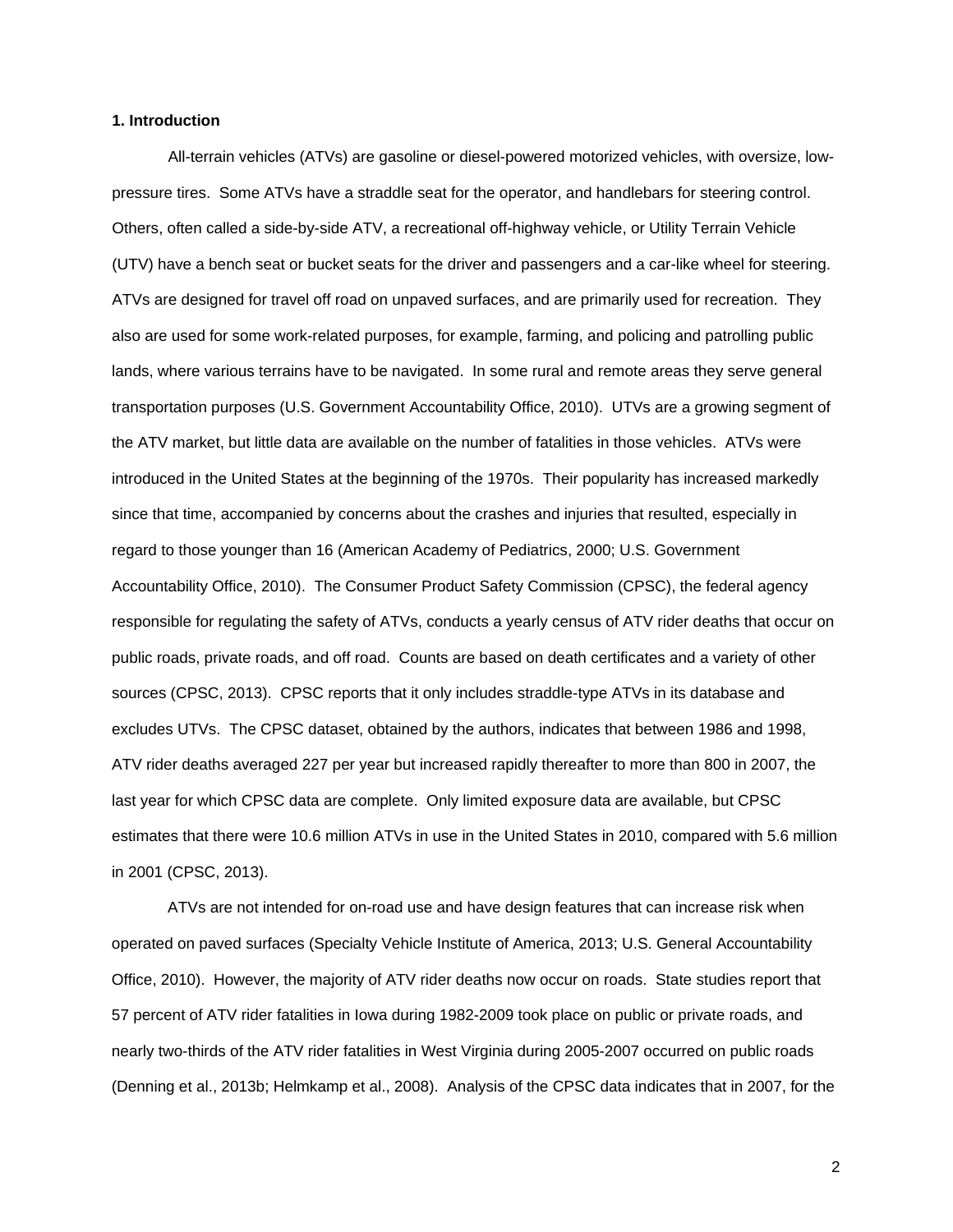93 percent of ATV rider deaths for which location was identified, 492 (65 percent) of the 758 deaths occurred on public and private roads. Moreover, there has been a greater increase in on-road than in offroad deaths in recent years. Between 1998 and 2007, on-road deaths increased from 128 to 492 (284 percent); off-road deaths increased from 110 to 266 (155 percent).

There also has been an age shift in ATV rider deaths, with decreasing proportions of those younger than 16 involved. CPSC data indicate that the percentage of ATV rider deaths younger than 16 ranged between 23 and 28 percent during 1999-2004 but between 14 and 17 percent during 2006-2011 (2008-2011 data are preliminary) (CPSC, 2013). This trend appears related to the increasing proportions of ATV rider deaths that take place on roads. In a study based on CPSC data, there was a smaller proportion of ATV rider deaths younger than 16 in on-road compared with off-road crashes (Denning et al., 2013a).

Studies of ATV operators killed in crashes have found evidence of low helmet use and significant alcohol involvement (Denning et al., 2013a; Denning et al. 2013b; Hall et al., 2009; Lord, Tator & Wells, 2010;). In the Denning et al. (2013a) study based on CPSC data, lower helmet use and higher alcohol use were found more often in on-road than in off-road fatalities. However, alcohol information was available only for a subset of the drivers, a limitation of other studies as well (U.S. Government Accountability Office, 2010).

Regulations and laws and their enforcement are important ways of attempting to reduce ATV crashes, especially those occurring on public roads. CPSC regulations have included a ban on the sale of three-wheeled ATVs and the requirement that manufacturers must put labels on ATVs, warning that they should not be used on paved roads, that DOT-compliant motorcycle helmets should be worn, and that ATV operators should not carry passengers (which adds to vehicle instability).

States have the authority to adopt laws governing ATV use. Based on a search of state laws, using the Lexis Research System, Appendix A provides information about when ATVs can be used on the road, who must wear helmets, and when passengers are permitted.

Most states prohibit the use of ATVs on public roads, except for specific uses. Some of the most common permitted on-road uses of ATVs are: they can cross a road to move from one trail or field to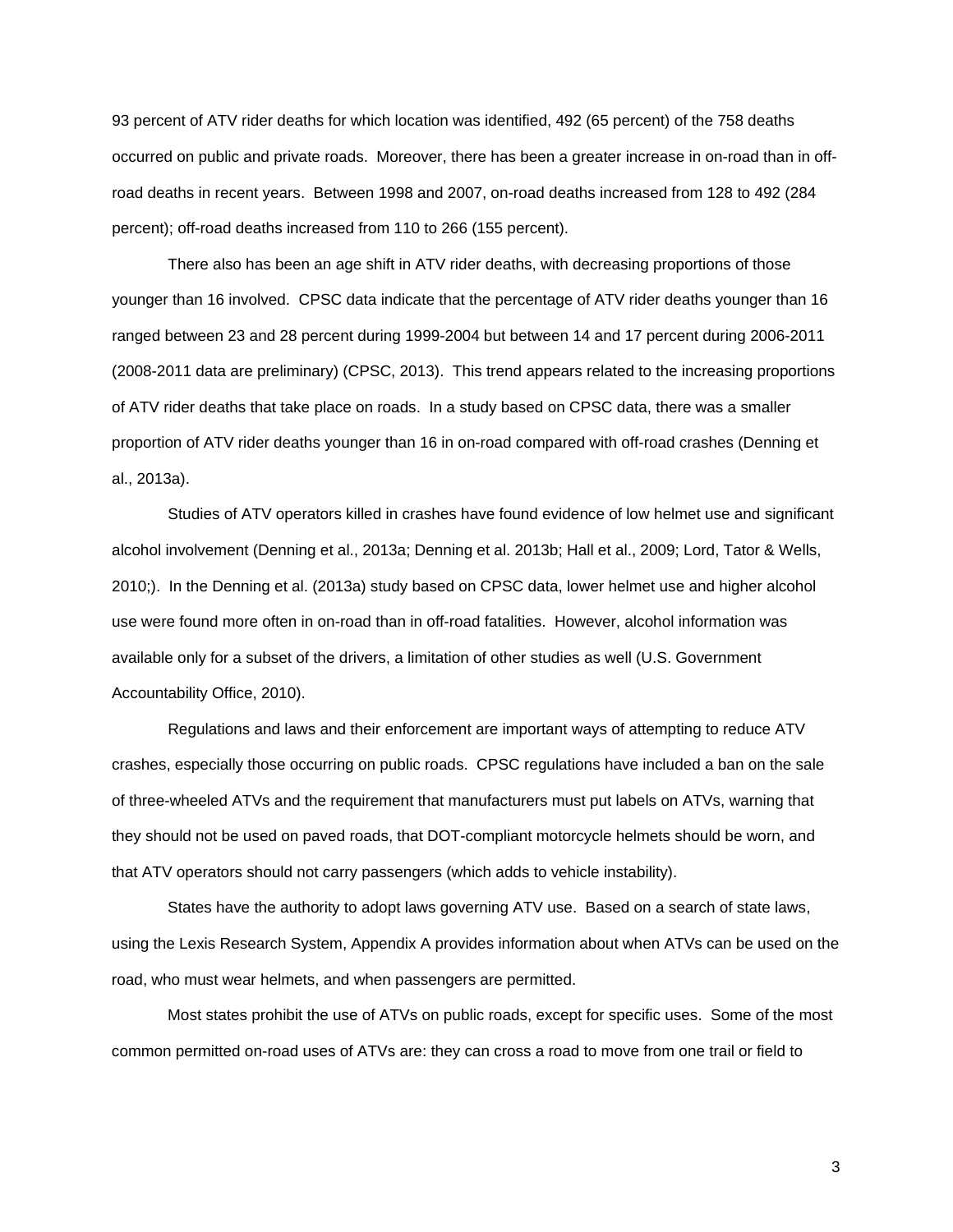another; can be used in work-related operations, such as utility maintenance, law enforcement, emergency services, or land surveying; and can be used when allowed by local ordinances.

Eight states require all ATV operators on public roads to wear helmets; 4 states require all ATV operators on public lands to wear helmets; 8 states have age-related helmets laws, which usually apply to riders younger than 18; and two states require some riders on public roads to wear helmets but make exceptions for riders engaged in farming. Most of these laws also pertain to passengers. Thirteen states have laws prohibiting passengers, but allow them for UTVs.

The objective of the present study was to extend findings from the limited number of prior studies that have addressed on-road ATV rider deaths. The study is based on information in the Fatality Analysis Reporting System (FARS), a census of fatal motor vehicle crashes on public roads, which has not been used in prior ATV studies. The CPSC data are limited in information about the crash events and driver actions, whereas FARS has extensive information on these factors, based on on-scene and follow-up investigations by police officers and other information. FARS, unlike CPSC, also provides information on blood alcohol concentrations (BACs) for all ATV drivers. The analyses of FARS data may suggest opportunities for intervention.

A historical look at ATV rider fatalities in FARS indicates there were 35 driver or passenger onroad fatalities in 1982, the first year they were explicitly identified. ATV rider deaths increased to more than 300 yearly beginning in 2003 and reflect the shift to older ages of fatally injured ATV riders. In 1982, 54 percent of the 35 ATV riders killed were younger than 20, compared with 19 percent of the 305 riders killed in 2011 (Insurance Institute for Highway Safety, 2013a).

The present analyses were based on fatal crashes during the years 2007-2011, the most recent year for which FARS data are currently available. The results presented in this paper are based primarily on data for straddle-type ATVs, although in some cases UTVs may have been coded as straddle-type ATVs. This provides a contemporary portrayal of ATV rider crash deaths on public roads in the United States.

#### **2. Methods**

Information on ATV rider deaths and their crashes on public roads was extracted from FARS for the 5-year 2007-2011 period. FARS is intended to indentify both straddle-type ATVs and UTVs as ATVs.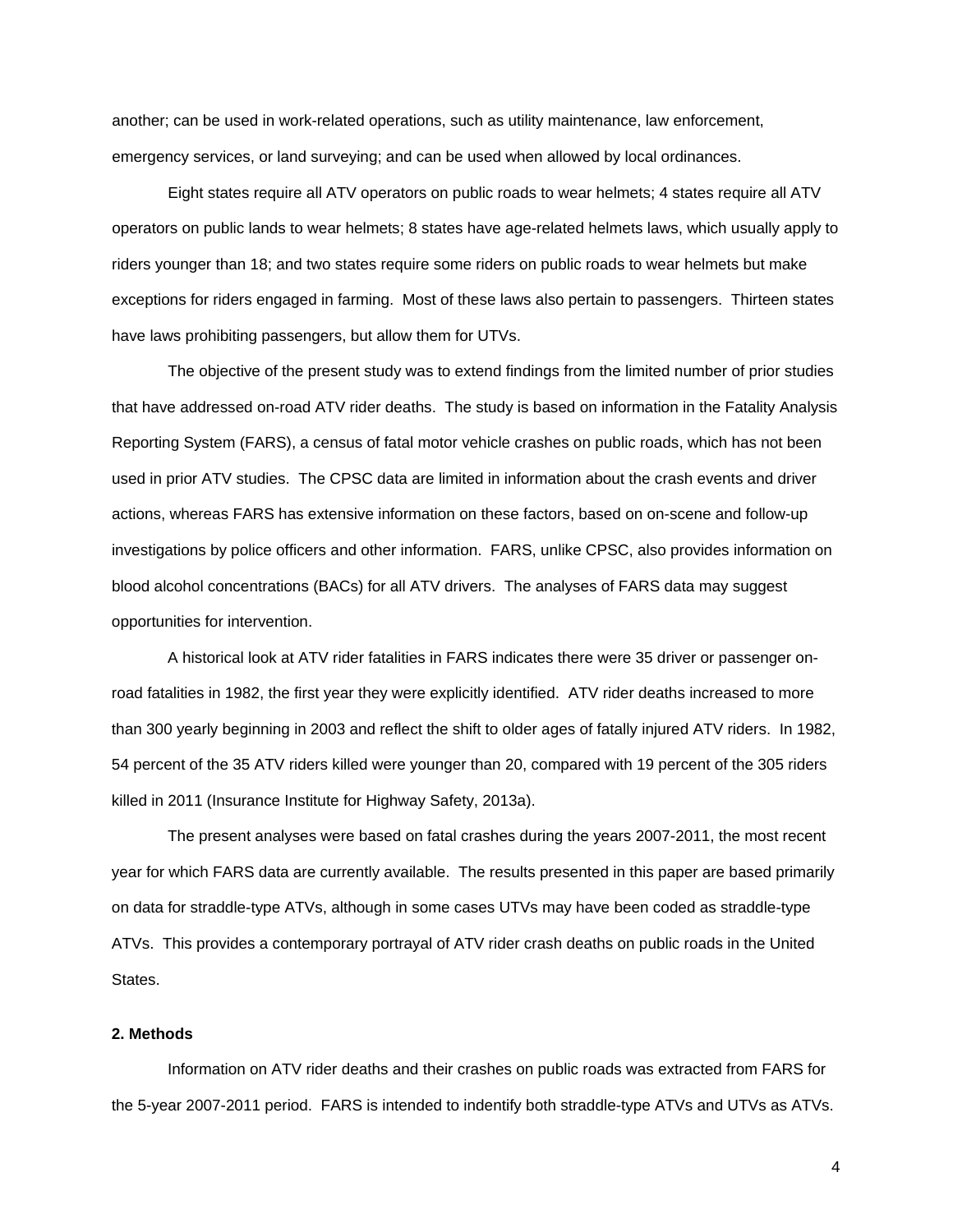It is possible that UTVs may have been coded inconsistently by state data analysts. Because many of the vehicle identification numbers (VIN) in FARS for these vehicles could not be decoded to determine make, model, and model year, it was not possible to disaggregate the different ATV types. FARS includes data on all motor vehicle crashes that occur on public traffic ways and in which a death occurred within 30 days of the crash. Information on the crash and the people involved are based on police crash reports, death certificates, coroner/medical examiner reports, and other state data sources.

All states and the District of Columbia have laws making it illegal to drive a motor vehicle on a public road with a BAC of 0.08 percent (0.08 g alcohol per 100 ml blood) or higher. Since 1982, FARS has included information on the BACs of all drivers. BACs are based on blood alcohol chemical tests or, if test results are missing, an imputed BAC value, based on crash characteristics known to be related to alcohol use (Subramanian & Utter, 2003).

For most variables, the data are presented for fatally injured drivers and passengers (state, ages, helmet use, sex, time of day, day of week, month, urban/rural, and road type). BACs are presented for fatally injured ATV drivers only. The number of fatal crashes involving ATVs are displayed for the following: the number and type of vehicles involved (e.g., one ATV, two ATVs, one ATV and one non-ATV); the first harmful event (e.g., striking a tree); crash configuration (e.g., ATV rear ended by passenger vehicle); speed limit; and the specific location of the crash (e.g., on road, on shoulder). FARS also provides driver contributing factors (e.g., speeding, not keeping in proper lane), based on police judgments, for each driver and a vehicle maneuver (e.g., turning left) for each vehicle. FARS also has a "roadway surface type" variable, which indicates if the road is paved or unpaved.

#### **3. Results**

#### *3.1. Driver and passenger deaths and their characteristics*

There were 1,701 ATV rider deaths reported in FARS during 2007-2011: 368 in 2007, 377 in 2008, 335 in 2009, 316 in 2010, and 305 in 2011. The 1,701 deaths included 1,482 drivers (87 percent), 210 passengers (12 percent), and 9 people (1 percent) for whom rider type was not known. In crashes in which rider type was known, 1,450 (87 percent) involved driver deaths only, 177 (11 percent) involved passenger deaths only, and in 32 crashes (2 percent) both drivers and passengers were killed (32 drivers, 33 passengers).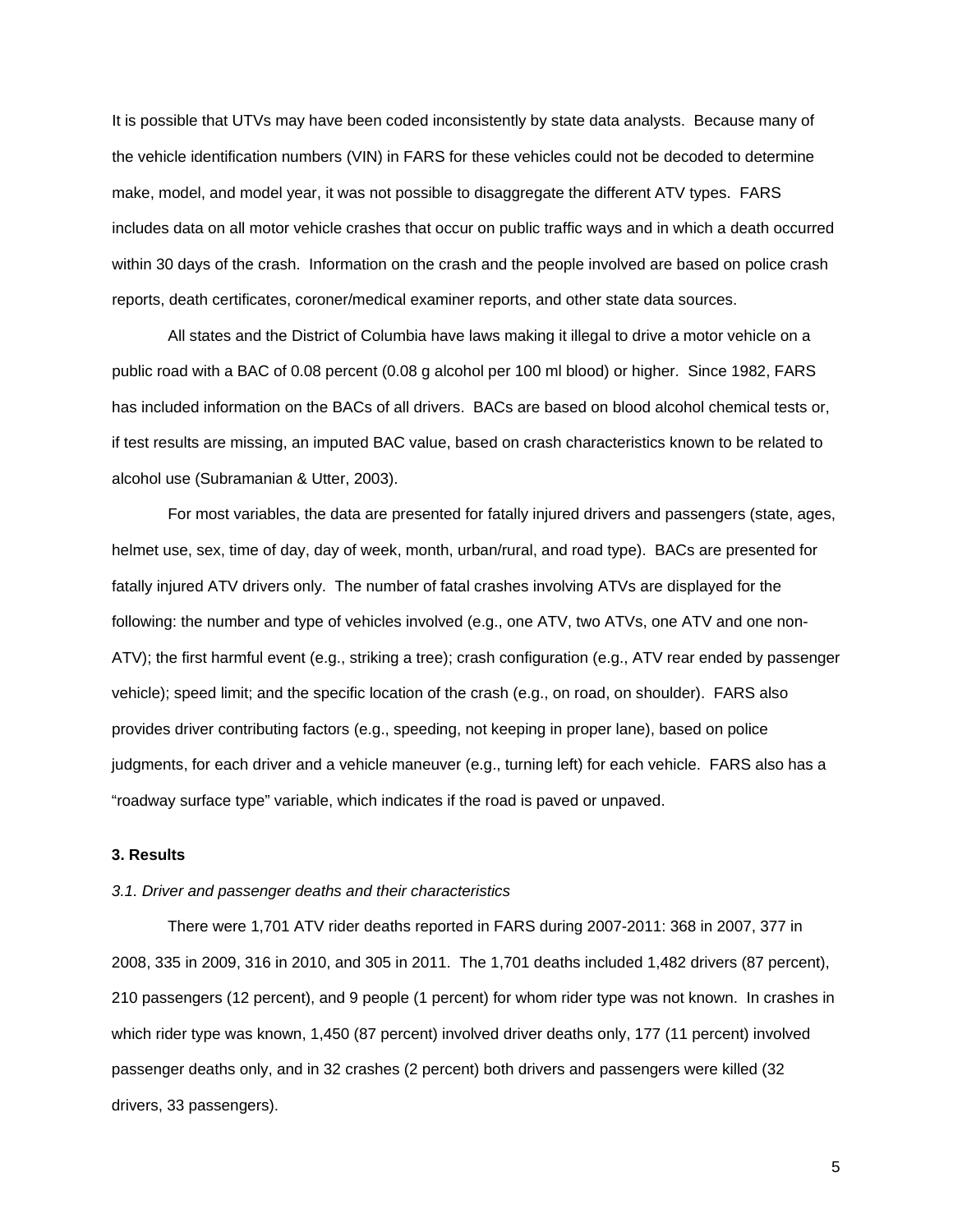ATV rider fatalities occurred in every state during 2007-2011 except the District of Columbia and New Hampshire. The most deaths occurred in Kentucky (122), Pennsylvania (97), West Virginia (96), and Texas (95). Table 1 shows the numbers of ATV rider deaths and death rates per population for all the states and the District of Columbia. ATV rider death rates were generally higher in states that were rural and less populous. The top ten states based on death rates were West Virginia (104.9 per 10 million), Wyoming (69.6), Kentucky (56.7), Montana (47.1), Idaho (36.3), Vermont (35.3), Arkansas (34.6), Mississippi (31.9), North Dakota (30.4), and Alaska (28.6). Seven of these states were among the 10 states with the highest percentages of the population living in rural areas in 2010 (U.S. Bureau of the Census, 2010).

Age distributions of fatally injured ATV riders are presented in Table 2. Ninety percent of the drivers were 16 or older. Almost half of the passengers were either teenagers (19 percent) or younger (28 percent).

Overall, 84 percent of fatally injured ATV riders were male. However, the majority of passenger deaths (55 percent) were female, whereas 90 percent of the driver deaths were male. Males 16 and older constituted 82 percent of all drivers killed.

ATV rider deaths were most likely to occur in June, July, and August. Almost half of the deaths occurred on Saturdays (28 percent) and Sundays (22 percent), and about half (49 percent) took place between 3 p.m. and 9 p.m. Twenty-eight percent occurred during the nighttime hours 9 p.m. to 6 a.m.

Table 3 provides information on the road type and land use (rural or urban) for ATV rider fatalities. Eighty-six percent occurred on rural roads, and 76 percent occurred on minor roads. Sixty-five percent took place on minor roads in rural areas.

Information on helmet use was missing for 3 percent of the fatally injured drivers and 3 percent of the fatally injured passengers. For fatally injured riders with known helmet information, few were reported to have used them. The rate of helmet use was 12 percent overall, 13 percent for drivers, and 6 percent for passengers.

Table 4 presents BAC distributions for fatally injured drivers by age group. Overall 43 percent of fatally injured drivers had BACs at or above 0.08 percent. BACs of 0.08 percent or higher were most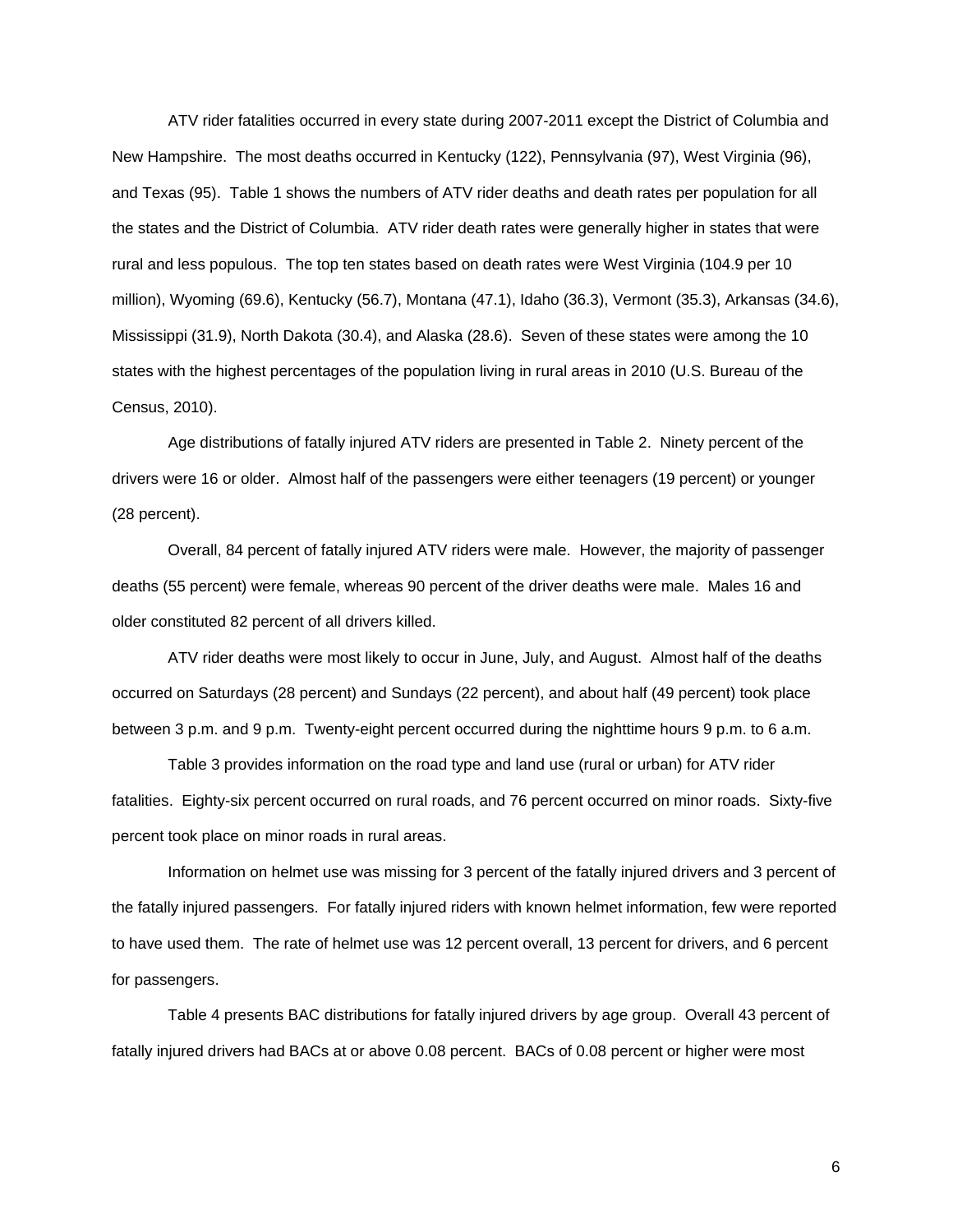prominent at ages 30-39 (62 percent) and 40-49 (67 percent). Thirty percent of all fatally injured drivers had very high BACs of 0.15 percent or more.

#### *3.2. Characteristics of the crashes*

Table 5 provides the distribution of fatal ATV crashes by the number of ATVs and non-ATV vehicles involved. In all, there were 1,675 fatal crashes involving ATVs during 2007-2011. Threequarters of the crashes involved one ATV only. One in five involved collisions between ATVs and non-ATVs, generally cars, SUVs, or pickups. In most instances, these crashes involved a single ATV and a single non-ATV vehicle. Although these crashes usually involved the death of an ATV rider, 19 of these deaths were not ATV riders, including 15 motorcyclists, 3 car occupants, and 1 "other." Five percent of the crashes involved ATVs colliding with each other and no other vehicles.

In 47 percent of the 1,260 crashes involving a single ATV and no other vehicles, the first harmful event was the ATV striking something, most often trees (20 percent) but also ditches, embankments, utility poles, fences, or a variety of other fixed objects. In 31 percent of the crashes, the ATV rolled/ overturned as the first harmful event. However, FARS also indicates if a rollover occurred at any point during the crash sequence of a vehicle, and in total, 56 percent of the fatal single-vehicle ATV crashes involved rollover. Separately, in 5 percent of the crashes, it was reported that the operator fell off the vehicle.

Rollover also occurred in the crashes in which ATVs collided with other vehicles. Of the 523 ATVs involved in multiple-vehicle fatal crashes, 25 percent were said to have overturned.

There were 245 fatal crashes involving one ATV and one passenger vehicle, and in 212 crashes the impact points for the two colliding vehicles were known. Of these 212 crashes, 91 (43 percent) were front-to-side, 74 (35 percent) were front-to-front, and 41 (19 percent) were front-to-rear. Of the front-toside crashes, 64 percent involved a passenger vehicle colliding into the side of an ATV; 36 percent involved an ATV colliding into the side of a passenger vehicle. Most (80 percent) of the rear-end crashes involved a passenger vehicle rear-ending an ATV.

Speed limits were unknown for 15 percent of the fatal ATV crashes. Where known, the limits were 10-35 mph at 43 percent of the crash locations, 40-50 mph at 17 percent of the locations, and 55 mph or greater at 41 percent of the locations.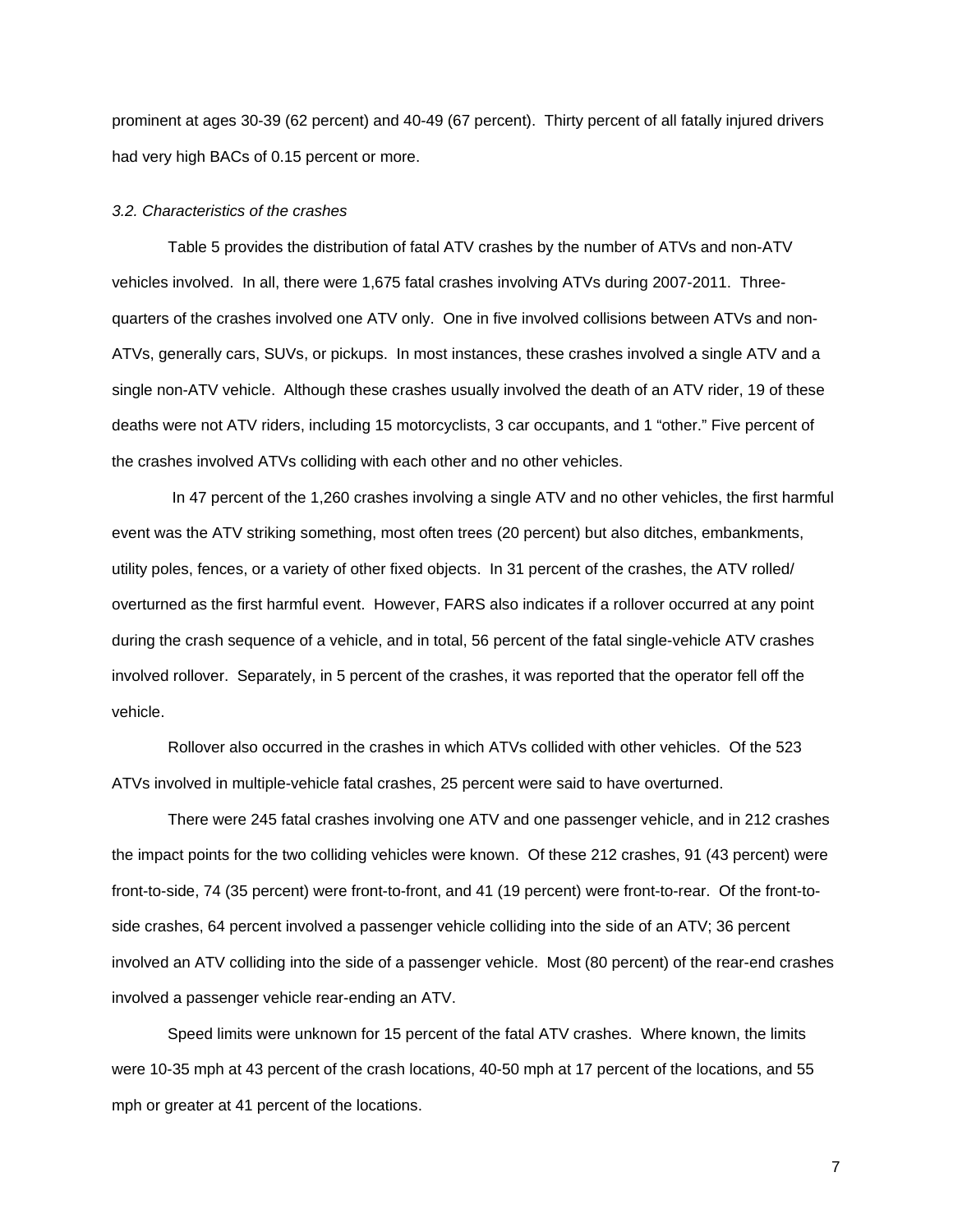Table 6 indicates the part of the roadway on which the fatal crashes occurred. The codes are based on the location of the first harmful event, so that if, for example, an ATV went off the road and hit a tree, the location would be coded as off-roadway. The most frequent crash location was on the road itself (47 percent). At least 40 percent occurred in locations immediately alongside the road, such as the shoulder, parking lane, or median. Among crashes occurring on-road, the surface was paved in 74 percent of the cases.

Fifty-one percent of the fatal crashes with the first harmful event occurring on the roadway involved collisions of ATVs with at least one other vehicle. These types of multiple-vehicle collisions occurred in less than 1 percent of the crashes for which the first harmful event occurred off the roadway.

#### *3.3. Driver actions*

There were 1,772 ATV drivers in the 1,675 fatal crashes. In terms of driver actions, 56 percent were said to be going straight, 27 percent negotiating a curve, 4 percent turning left, 2 percent turning right, and all other actions were performed by less than 2 percent of drivers.

The most frequently cited driver contributing factor for the 1,260 ATV operators in single-vehicle crashes was going too fast for conditions or exceeding the speed limit (42 percent). Eighteen percent were reported not to be in the proper lane, 10 percent were operating the vehicle in a careless or erratic manner, and 5 percent were overcorrecting. For all ATV drivers in multiple-vehicle crashes, 19 percent were reported to be speeding or going too fast for conditions, 19 percent failed to yield the right of way, 11 percent did not keep in the proper lane, and 9 percent disobeyed a traffic signal. For all ATV drivers combined, 6 percent were reported by the police to be operating a vehicle on a prohibited roadway.

#### **4. Discussion**

ATV rider fatalities on public roads have increased substantially since 1982, reflecting in part an increase in exposure. During this period, ATVs with greater horsepower have become increasingly available, according to sales data and CPSC data. However, because many of the ATV VINs in FARS could not be decoded, it was not possible to examine the role of engine size or horsepower. (Among ATVs with decodable VINs, 94 percent were straddle-type.) It has been noted that the increasing numbers and proportions of ATV rider fatalities on public roads may be due to the proliferation of ATVs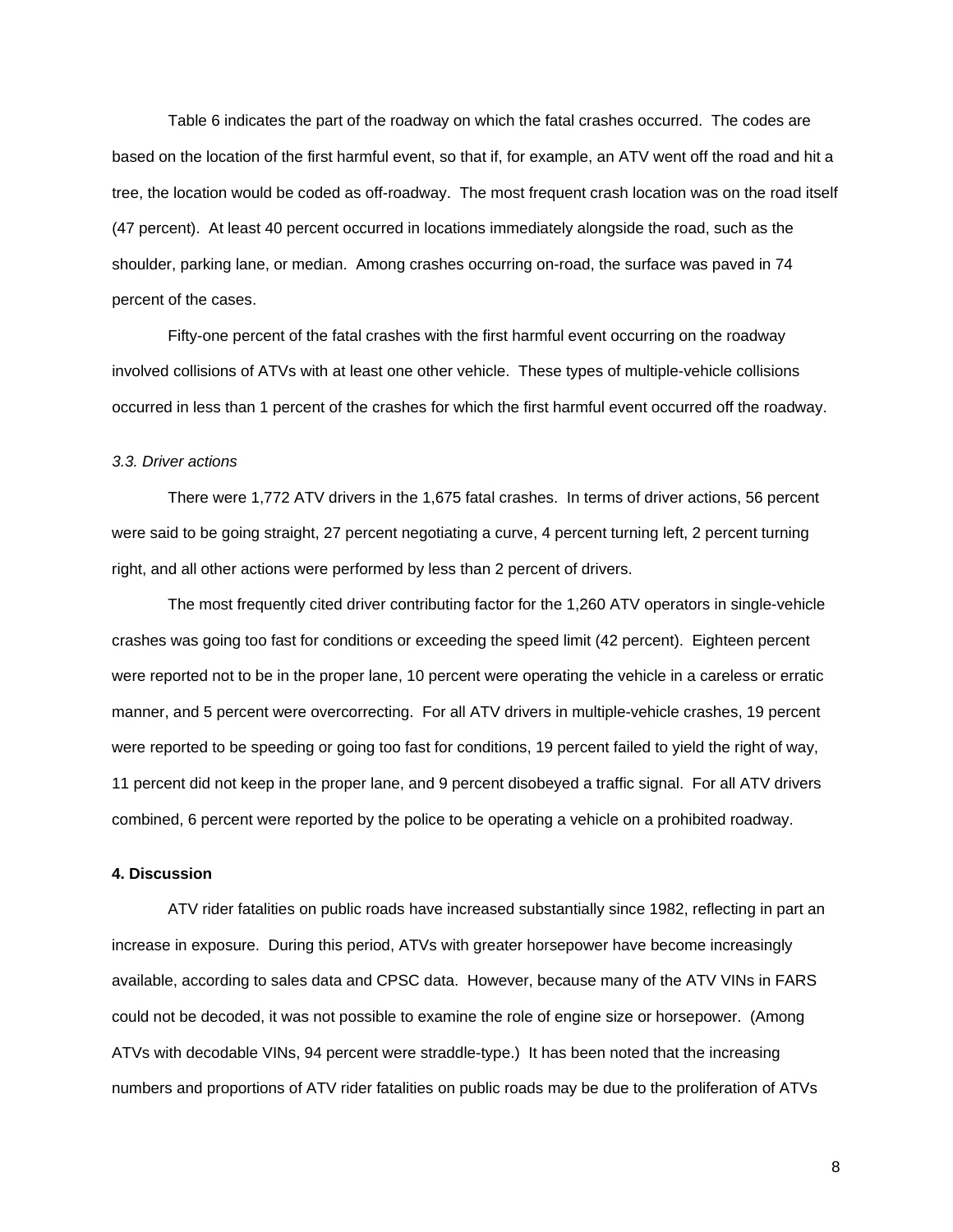capable of roadway speeds (Denning et al., 2013a). This is speculative, although the high proportions of ATV operators reported to be speeding is suggestive in this regard.

However, the upward trend in ATV rider fatalities on public roads has halted, at least temporarily. During the 5-year period 2007-2011 included in the present study, ATV rider fatalities in FARS peaked in 2008, and then declined by 19 percent from 2008 to 2011. Recent declines in ATV rider non-fatal injuries have also been reported (Shults et al., 2013). Overall motor vehicle deaths have also declined substantially in recent years, dropping by 22 percent since 2007. This trend is thought to be due largely to the severe economic decline that occurred beginning in 2008 (Longthorne et al., 2010; Sivak, 2008), which also may have affected ATV rider fatalities. According to industry reports, sales of straddle-type ATVs fell from 752,000 units in 2007 to 289,000 units in 2012. In contrast, sales of UTVs increased nearly 23 percent from 2007 to 2012, to 166,449 units (Republican American, 2013). CPSC reports that when UTVs were first offered in 1998, fewer than 2,000 were sold (74 FR 55496).

FARS includes crashes on public roads in which one or more deaths occur within 30 days, whereas CPSC counts include deaths that occur on both private and public roads and deaths that occur beyond 30 days. According to the U.S. Bureau of the Census (2012), 6 percent of motor vehicle crash deaths in 2009 occurred between 30 days and 1 year of the crash. CPSC data indicate that in 2007 (the last year for which complete CPSC data are available), 492 ATV rider deaths occurred on roads: 375 on public roads, 51 on private roads, and 66 on roads of unknown type. Assuming that deaths on roads of unknown type are split according to the proportions occurring on public versus private roads in known cases, and subtracting estimated crash deaths occurring beyond 30 days, the CPSC adjusted number of deaths on public roads within 30 days in 2007 would be roughly 408, compared with 368 based on FARS. The CPSC count does not include any of the 61 deaths in 2007 where it was not known whether the deaths occurred on or off road, and some of these may have occurred on public roads. One possible reason for the discrepancy between FARS and CPSC is that FARS may miss some deaths, presumably those occurring in single-vehicle ATV crashes. It is also possible that some ATVs are not classified as ATVs in FARS. Another possibility is that CPSC misclassifies some roads as public, or misclassifies some off-road locations as roads.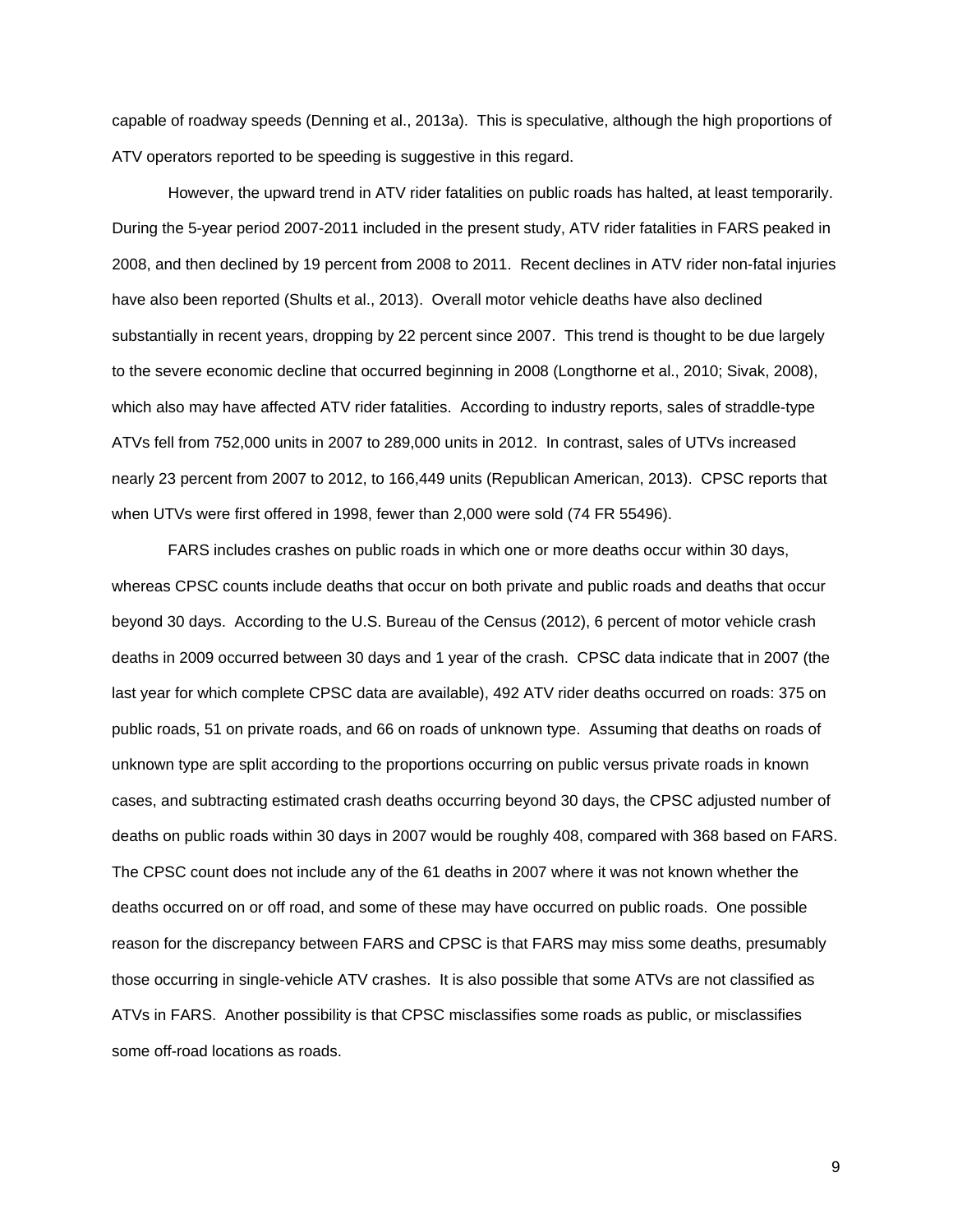ATV crashes are primarily a rural phenomenon (Killingsworth et al., 2005; Rodgers, 2008). ATV exposure is known to be high in rural areas, per capita fatality rates were highest in rural states, and fatal crashes most commonly occurred in rural areas within states. West Virginia, the third most rural state in the United States, stands out as having by far the highest per capita on-road ATV rider fatality rate.

ATV rider fatalities primarily occur in single ATV events, mostly involving collisions with fixed objects such as trees, or rollovers, and often excessive speed, according to the judgment of investigating officers. Overall, about half of the first harmful collision events took place on roads rather than alongside them, including all of the collisions of ATVs and passenger vehicles, which primarily involved front-to-side impacts or head-on collisions.

In addressing ATV crashes and injuries, major attention has been and continues to be given to those younger than 16 (Blecker et al., 2012; Bowman & Aitken, 2010; Helmkamp, 2000; Rodgers, 1993; Shults et al., 2013). In the present study, those younger than 16 were often involved as passengers, but ATV driver deaths on public roads are mostly adults, particularly males. Nine out of 10 drivers killed were 16 or older; more than 8 out of 10 were males of these ages.

As in other ATV studies, alcohol use and low helmet use were prominent. Only about 1 in 10 fatally injured ATV riders were wearing helmets, and 43 percent of the drivers were at or beyond BACs of 0.08 percent. This exceeds the percentage of fatally injured passenger vehicle drivers (33 percent in 2011), or motorcyclists (30 percent) with BACs of 0.08 percent or higher in 2011 (Insurance Institute for Highway Safety, 2013b). If drivers 20 and older are examined, more than half (53 percent) had illegal BACs, and 37 percent had BACs that were 0.15 percent or higher. Reducing alcohol-impaired driving among ATV drivers is a logical target in attempting to reduce deaths associated with ATV use, but it is not clear how this can be accomplished. ATV drivers on public roads already are subject to the same drivingwhile-impaired laws that apply to other motor vehicle operators.

There are several potential approaches for reducing or mitigating ATV crashes and injuries. Rider education and training programs are in wide use, but their effectiveness has never been formally established. Training programs involving automobile or motorcycle use have not been shown to reduce crashes (Christie, 2001; Kardamanidisk et al., 2010), and education through pamphlets, warning labels,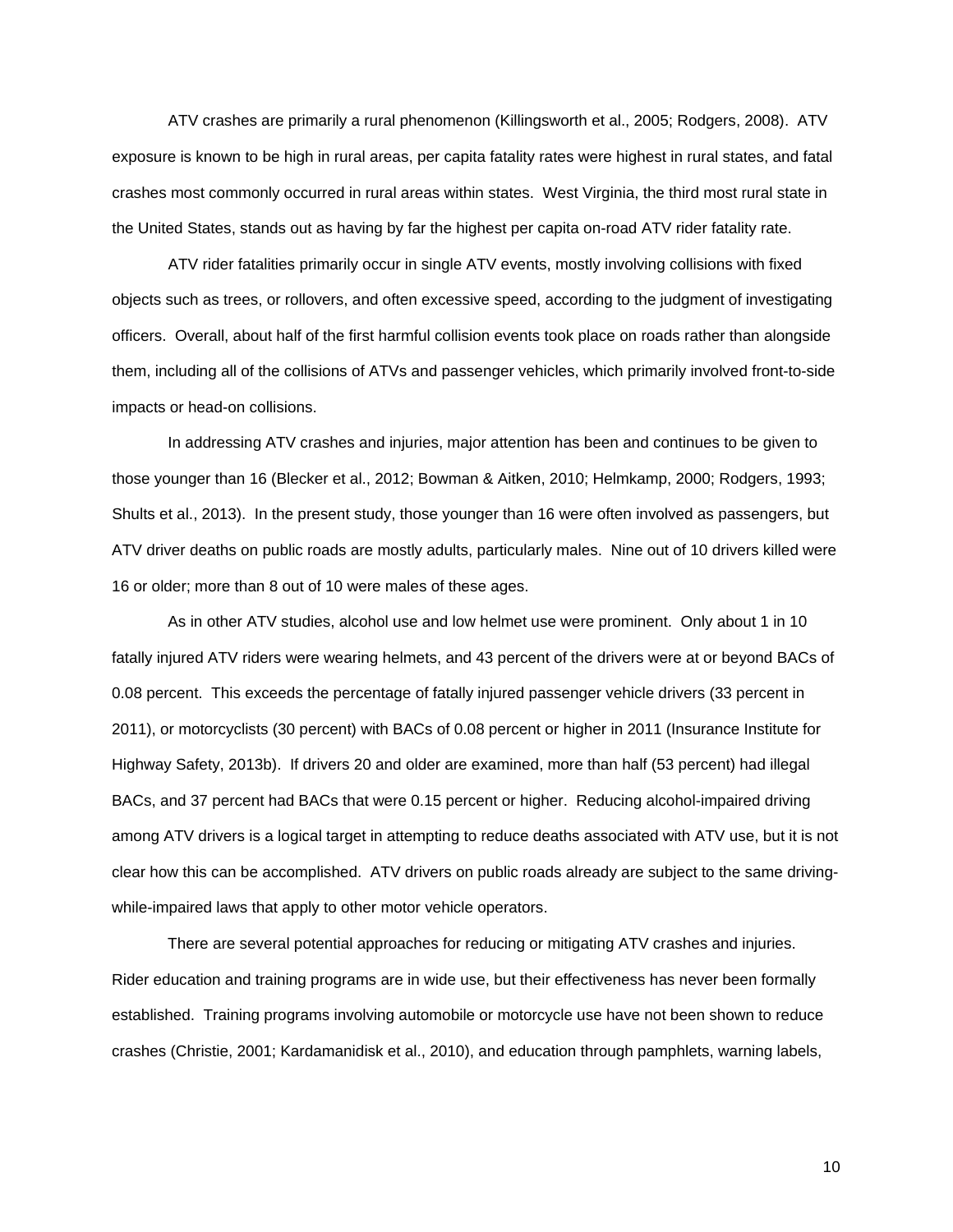or public service announcements, typically does not result in behavior change (National Cooperative Highway Research Program, 2007).

Absence of laws, weaknesses in those that exist, and enforcement challenges hamper law-based approaches to protecting ATV riders. Some states do not have laws addressing any of the three activities warned against on ATV labels - on-road use, helmets, and passenger presence. State laws prohibiting on-road use have many exceptions, and it is not clear how well these laws are understood by ATV operators and the police. In this context it is notable that only 6 percent of ATV drivers in fatal crashes on public roads were reported by the police to be on roads on which they were prohibited. It is unknown to what extent this information is accurate. Many states allow ATVs to cross public roads, and it may be difficult to determine whether the drivers were, in fact, violating the law. The majority of laws requiring helmet use by ATV operators apply only to young people. The majority of state motorcycle helmet use laws also apply only to young people. Age-specific helmet use laws have been found to be ineffective in increasing helmet use or reducing death rates in younger or older populations (Houston & Richardson, 2007, 2008; Kyrychenko & McCartt, 2006; U.S. Government Accounting Office, 1991; Weiss et al., 2010).

There is limited information on law compliance among ATV operators. The amount of enforcement of the laws, which is key to their success, is also largely unknown. There are manpower challenges in enforcing ATV laws in rural areas, and exceptions to the laws can make it difficult to know if a violation has occurred or not. For example, West Virginia's law in regard to on-road travel allows travel on the side of the road not to exceed 10 miles.

There does appear to be some public support for legislation. A telephone survey of registered voters in Ohio found that 78 percent were in favor of helmet use laws for ATV riders, and 81 percent favored passenger restrictions (Stolz et al., 2009). A statewide survey in West Virginia found that 77 percent supported a ban on using ATVs on public roads (Helmkamp et al., 2008). However, there is little information regarding the views of ATV operators about such laws. Focus groups of ATV riders have indicated that the discomfort and inconvenience of helmets and the perceived lack of need for them discourage their use (Adams et al., 2013).

Because the majority of ATV rider deaths now occur in on-road crashes and frequently involve rollover, it may be appropriate to involve the National Highway Traffic Safety Administration (NHTSA) in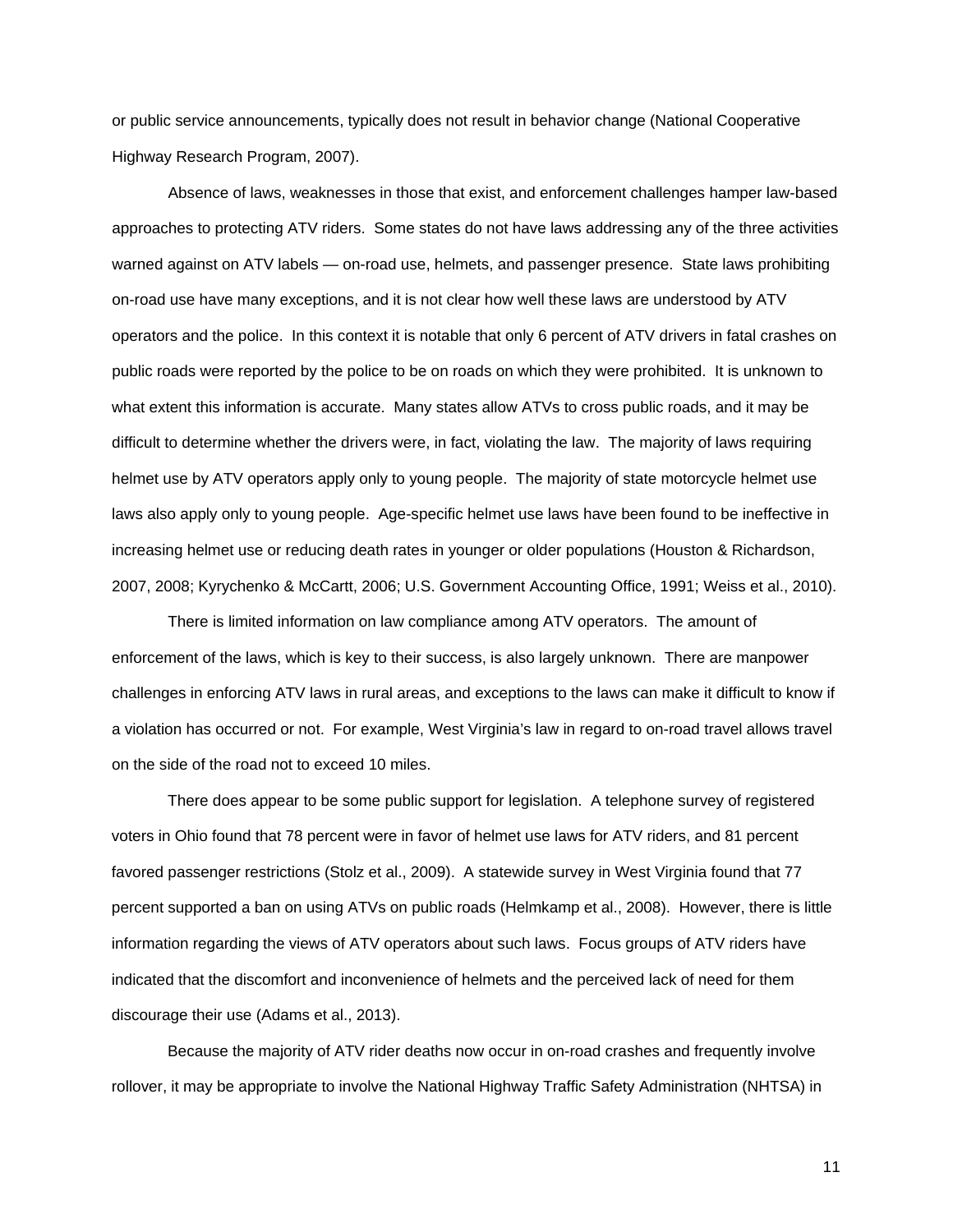ATV safety. NHTSA is the federal agency that regulates the safety of motor vehicles used on public roads and has expertise on improving vehicle stability and reducing injuries in rollover crashes.

The University of New South Wales is developing a test procedure and performance requirements for evaluating the rollover stability and crashworthiness of ATVs (Rechnitzer et al., 2013). This may be useful in evaluating the safety of ATVs in the United States.

In summary, the current situation is that vehicles designed exclusively for off-road use are involved in more on-road than off-road fatal crashes, despite laws in most states prohibiting many types of on-road use. At least two-thirds of the crashes take place on paved roads, which increase ATV crash risk. ATV riders comprise only 1 percent of all motor vehicle crash deaths on public roads, but their presence on the roads endangers them and others. There may be remedies for reducing on-road ATV crashes, primarily through appropriate legislation, but they have yet to be identified or implemented adequately.

#### **Acknowledgements**

The authors appreciate the contributions made by David Zuby and Michele Fields of the

Insurance Institute for Highway Safety. This work was supported by the Insurance Institute for Highway

Safety.

### **References**

Adams, L. E., Aitkin, M. E., Mullins, S. H., Miller, B. K., & Graham, J. (2013). Barriers and facilitators to all-terrain vehicle helmet use. *Journal of Trauma and Acute Care Surgery*, 75, S296-S300.

American Academy of Pediatrics. (2000). All-terrain vehicle injury prevention: two-, three-, and for wheeled unlicensed motor vehicles. *Pediatrics*, 105, 1352.

Blecker, N., Rhee, P., Judkins, D. G., Wynne, J. L., Friese, R. S., Kulvatunyou, N., Latifi, R., & O'Keefe, T. (2012). Pediatric all-terrain vehicle trauma; the epidemic continues unabated. *Pediatric Emergency Care*, 28, 443-447.

Bowman, S. M., & Aitken, M.E. (2010). Still unsafe, still in use: ongoing epidemic of all-terrain vehicle injury hospitalizations among children. *Journal of Trauma Injury, Infection, and Critical Care*, 69, 1344- 1349.

Christie, R. (2001). *The effectiveness of driver training as a road safety measure: a review of the literature*. Victoria, Australia: Royal Automobile Club of Victoria Ltd.

Consumer Product Safety Commission. (2013). *Annual report of ATV-related deaths and injuries*. Bethesda MD.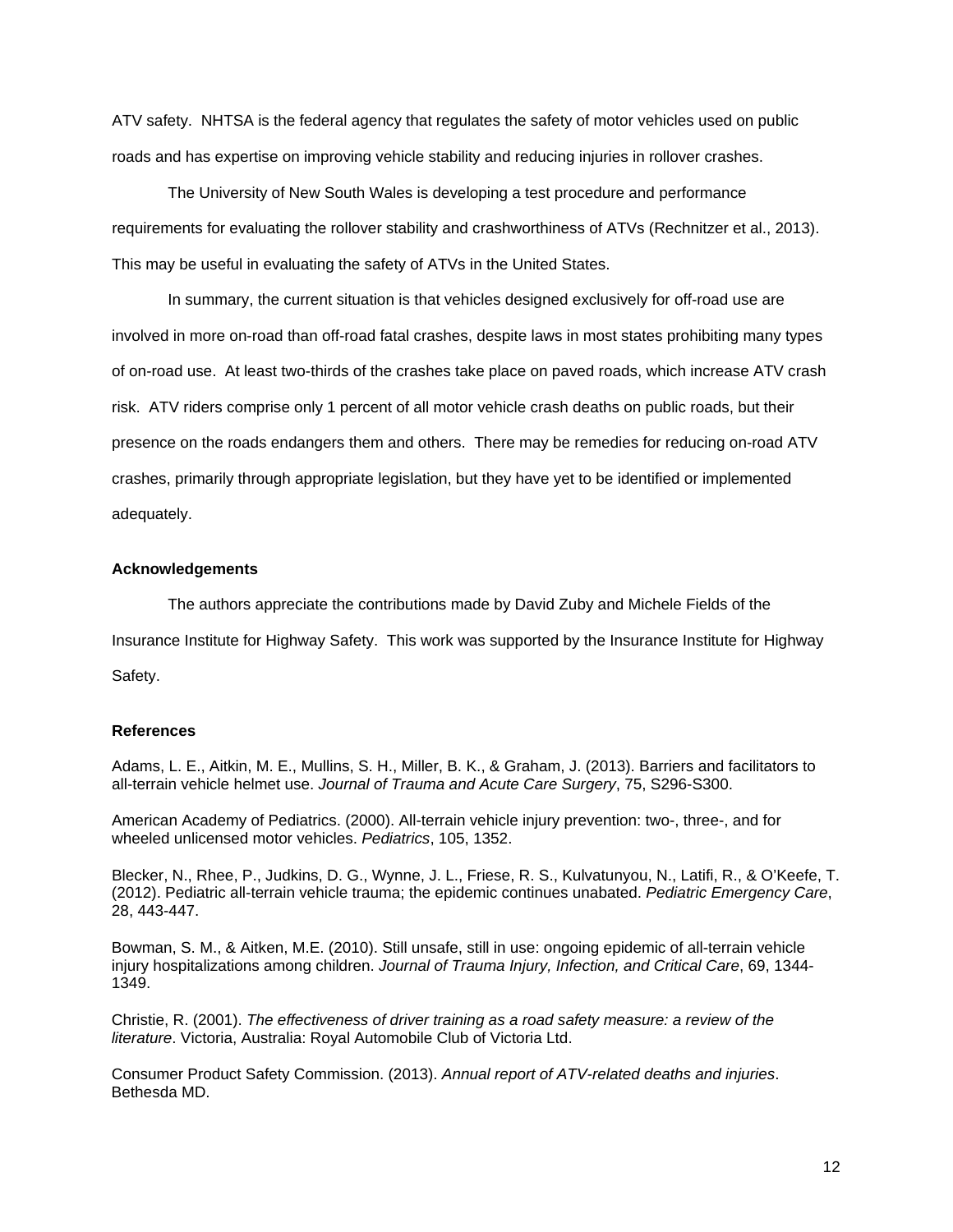Denning, G. M., Harland, K. K., Ellis, D. G., & Jennissen, C.A. (2013a). More fatal all-terrain vehicle crashes occur on the roadway than off: increased risk-taking characterizes roadway fatalities. *Injury Prevention*, 19, 205-256.

Denning, G. M., Jennisen, C. A., Hartland, K. K., Ellis, D. G., & Buresh, C. T. (2013b). All-terrain vehicles (ATVs) on the road: a serious traffic safety and public health concern. *Traffic Injury Prevention*, 14, 78-85.

Hall, A. J., Bixler, D., Helmkamp, J. C., Kraner, J. C., & Kaplan, J. A. (2009). Fatal all-terrain vehicle crashes; injury types and alcohol use. *American Journal Preventive Medicine*, 36, 311-316.

Helmkamp, J. C. (2000). Adolescent all-terrain vehicle deaths in West Virginia, 1990-1998. *West Virginia Medical Journal*, 96, 361-363.

Helmkamp, J. C., Ramsey, W. D., Hass, S. M., & Holmes, M. (2008). *All-terrain vehicle (ATV) deaths and injuries in West Virginia: a summary of surveillance and data sources*. Charleston WV: Criminal Justice Statistical Analysis Center, Division of Criminal Justice Services, Department of Military Affairs and Public Safety. Available: www.wvdcjs.com/statsanalysis

Houston, D. J., & Richardson, Jr. L. E. (2007). Motorcycle safety and the repeal of universal helmet laws. *American Journal of Public Health*, 97, 2063-2069.

Houston, D. J., & Richardson, Jr. L. E. (2008). Motorcycle fatality rates and mandatory helmet use laws. *Accident Analysis & Prevention*, 40, 200-208.

Insurance Institute for Highway Safety. (2013a). *2011 Motorcycles and ATVs fact sheet*. Arlington, VA.

Insurance Institute for Highway Safety. (2013b). *2011 Alcohol fact sheet*. Arlington, VA.

Kardamanidisk, K., Martiniuk, A., Ivers, R. Q., Stevenson, M. R., & Thistlethwaite, K. (2010). *Motorcycle rider training for the prevention of road crashes (review)*. Cochrane Database of Systematic Reviews, Issue 10, Article no. CD005240. Oxfordshire, England: The Cochrane Collaboration.

Killingsworth, J. B., Tilford, J. M., Parker, J. G., Graham, J. J., Dick, R. M., Aitken, M. E. (2005). National hospitalization impact of pediatric all-terrain vehicle injuries. *Pediatrics*, 115, 316-321.

Kyrychenko, S. Y., & McCartt, A. T. (2006). Florida's weakened motorcycle helmet law: effects on death rates in motorcycle crashes. *Traffic Injury Prevention*, 7, 55-60.

Longthorne, A., Subramanian, R., & Chen, C.-L. (2010). An analysis of the significant decline in motor vehicle traffic fatalities in 2008. Report no. DOT HS-811-346. Washington, DC: U.S. Department of Transportation.

Lord, S., Tator, C. H., & Wells, S. (2010). Examining Ontario deaths due to all-terrain vehicles, and targets for prevention. *Canadian Journal of Neurological Science*, 37, 343-349.

National Cooperative Highway Research Program. (2007). Public information and education in the promotion of highway safety. *Research Results Digest* 322. Washington DC: Transportation Research Board.

Rechnitzer, G., Grzebieta, R. H., McIntosh, A. S., & Simmons, K. (2013). Reducing all terrain vehicle injuries (ATVs) and deaths — a way ahead. Proceedings of 23rd International Technical Conference on the Enhanced Safety of Vehicles (CD-ROM). Washington, DC: National Highway Traffic Safety Administraiton.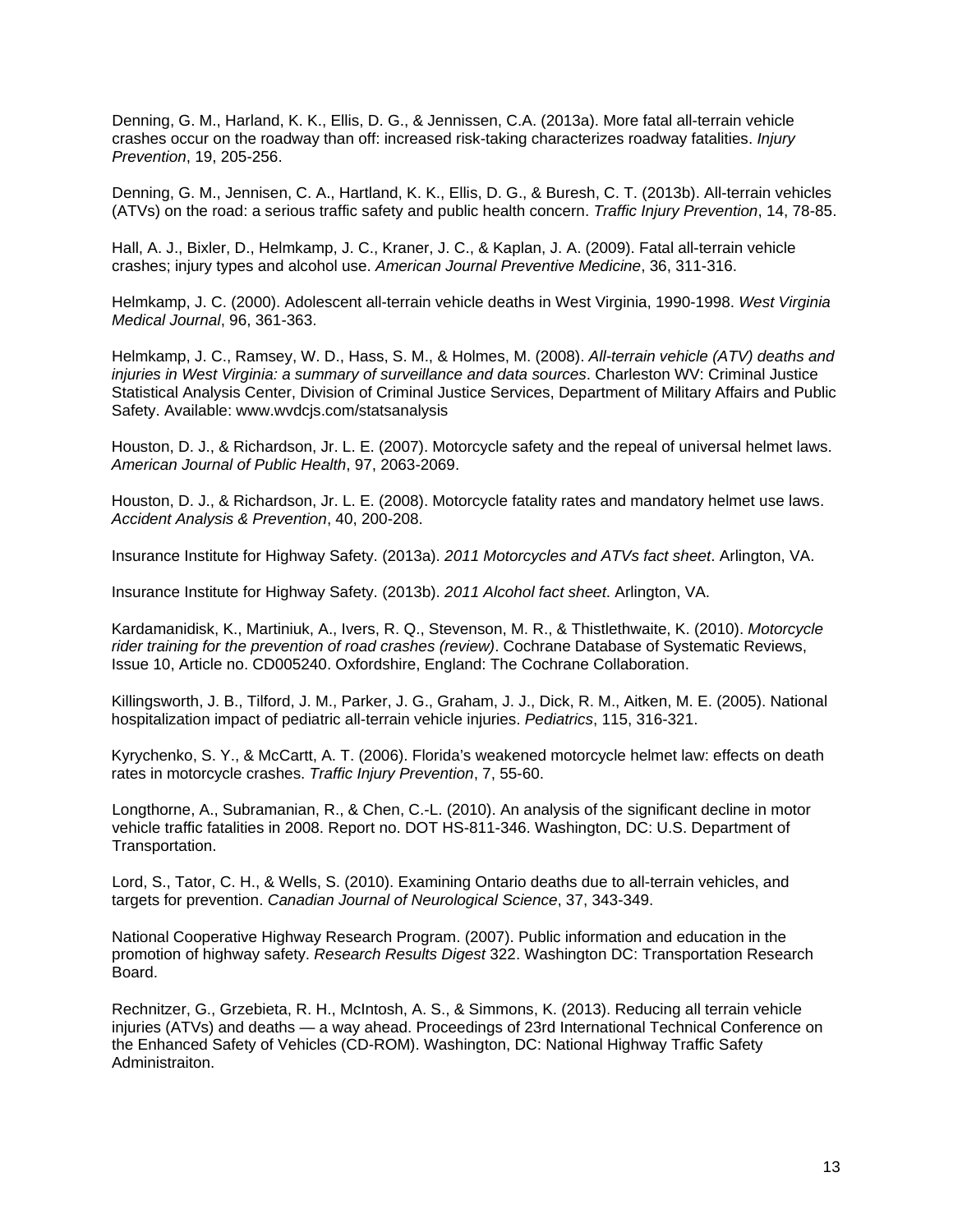Republican American. (2013). *Side-by-sides drive like a car, act like a bike*. Rep-Am.com, Jun 17. Available: www.rep-am.com/articles/2013/06/17/lifestyle/travel/TB117.

Rodgers, G. B. (1993). All-terrain vehicle injury risk and the effects of regulation. *Accident Analysis & Prevention*, 25, 335-346.

Rodgers, G. B. (2008). Factors associated with the all-terrain vehicle mortality rate in the U.S.: an analysis of state-level data. *Accident Analysis & Prevention*, 40, 725-732.

Shults, R. A., West, B. A., Rudd, R. A., & Helmkamp, J. C. (2013). All-terrain vehicle-related nonfatal injuries among young rider in the United States, 2001-2010. *Pediatrics*, 132, 282-289.

Sivak, M. (2008). *Is the U.S. on the path to the lowest motor vehicle fatalities in decades?* Report no. UMTRI-2008-39. Ann Arbor: University of Michigan Transport Research Institute.

Specialty Vehicle Institute of America. (2013). *Position in opposition to on-road operation of ATVs*. Arlington VA.

Stolz, U., McKenzie, L. A., Mehan, T. J., & Smith, G. A. (2009). Assessing public opinion regarding potential ATV-related policies. *Journal of Safety Research*, 40, 149-155.

Subramanian, R., & Utter, D. (2003). *Multiple imputation of missing blood alcohol concentration (BAC) values in FARS*. Paper presented at the Federal Committee on Statistical Methodology Conference. November 17-19. Arlington VA.

U.S. Bureau of the Census. (2010). *Urban and rural population by state, 2010*. Washington, DC. Available: http://www.census.gov/geo/www/ua/2010urbanruralclass.html

U.S. Bureau of the Census. (2012). *Statistical abstract of the United States*. Washington, DC.

U.S. Government Accountability Office. (2010). *All-terrain vehicles: how they are used, crashes, and sales of adult-sized vehicles for children's use*. Publication no. GAO-10-418. Washington, DC.

U.S. Government Accounting Office. (1991). *Highway safety: motorcycle helmet laws save lives and reduce costs to society*. Washington, DC.

Weiss, H., Agimi, Y., & Steiner, C. (2010). Youth motorcycle related brain injury by state helmet law. *Pediatrics*, 126, 1149-1155.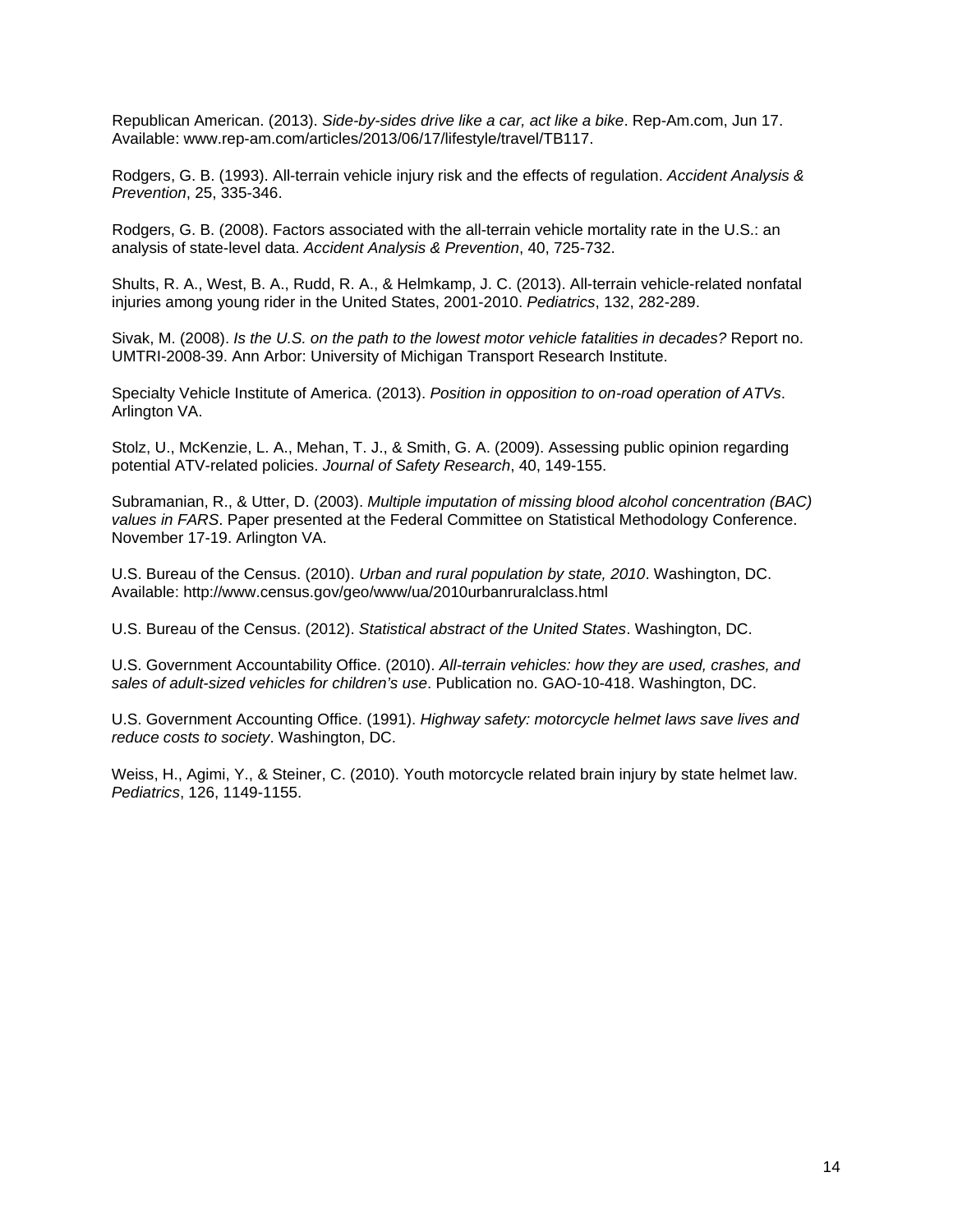| $\sim$ million poople by state during 2007. 2011 by state | ATV rider      | Rate of deaths per |
|-----------------------------------------------------------|----------------|--------------------|
| <b>State</b>                                              | deaths         | 10 million people  |
| Alabama                                                   | 55             | 23.3               |
| Alaska                                                    | 10             | 28.6               |
| Arizona                                                   | 52             | 16.1               |
| Arkansas                                                  | 50             | 34.6               |
| California                                                | 79             | 4.3                |
| Colorado                                                  | $\overline{2}$ | 0.8                |
| Connecticut                                               | 5              | 2.8                |
| Delaware                                                  | $\overline{2}$ | 4.5                |
| <b>District of Columbia</b>                               | $\overline{0}$ | 0.0                |
| Florida                                                   | 74             | 8.0                |
|                                                           | 62             | 12.8               |
| Georgia                                                   |                |                    |
| Hawaii                                                    | 4              | 6.1                |
| Idaho                                                     | 28             | 36.3               |
| Illinois                                                  | 39             | 6.1                |
| Indiana                                                   | 12             | 3.7                |
| lowa                                                      | 26             | 17.2               |
| Kansas                                                    | 19             | 13.5               |
| Kentucky                                                  | 122            | 56.7               |
| Louisiana                                                 | 40             | 17.9               |
| Maine                                                     | 16             | 24.2               |
| Maryland                                                  | 9              | 3.2                |
| Massachusetts                                             | $\overline{2}$ | 0.6                |
| Michigan                                                  | 52             | 10.4               |
| Minnesota                                                 | 38             | 14.4               |
| Mississippi                                               | 47             | 31.9               |
| Missouri                                                  | 69             | 23.2               |
| Montana                                                   | 23             | 47.1               |
| Nebraska                                                  | 17             | 18.8               |
| Nevada                                                    | 4              | 3.0                |
| New Hampshire                                             | 0              | 0.0                |
| New Jersey                                                | 13             | 3.0                |
| <b>New Mexico</b>                                         | 13             | 12.9               |
| New York                                                  | 58             | 6.0                |
| North Carolina                                            | 29             | 6.2                |
| North Dakota                                              | 10             | 30.4               |
| Ohio                                                      | 65             | 11.3               |
| Oklahoma                                                  | 33             | 17.8               |
| Oregon                                                    | 19             | 10.0               |
| Pennsylvania                                              | 97             | 15.4               |
| Rhode Island                                              | 1              | 1.9                |
| South Carolina                                            | 8              | 3.5                |
| South Dakota                                              | 5              | 12.3               |
| Tennessee                                                 | 67             | 21.3               |
| Texas                                                     | 95             | 7.7                |
| Utah                                                      | 20             | 14.5               |
| Vermont                                                   | 11             | 35.3               |
| Virginia                                                  | 17             | 4.3                |
| Washington                                                | 24             | 7.2                |
| West Virginia                                             | 96             | 104.9              |
| Wisconsin                                                 | 43             | 15.2               |
| Wyoming                                                   | 19             | 69.6               |
| Total                                                     | 1,701          | 11.2               |

**Table 1.** ATV rider deaths on public roads and rate of deaths per 10 million people by state during 2007 -2011 by state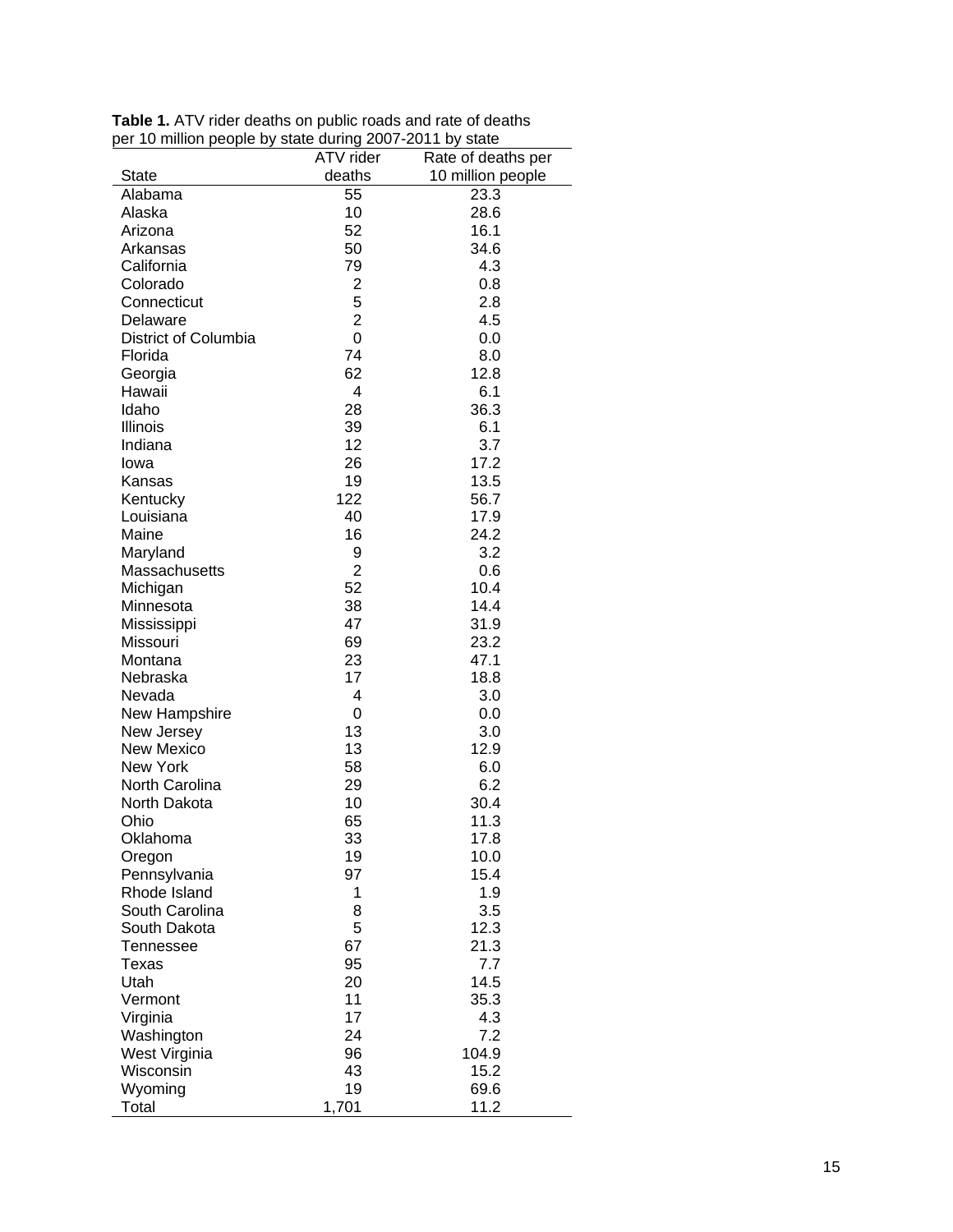|             | <b>Drivers</b> | Passengers | Total         |
|-------------|----------------|------------|---------------|
|             | (N=1,482)      | $(N=210)$  | $(N=1,701)^*$ |
| Age (years) | Percent        | Percent    | Percent       |
| <13         | 3.2            | 17.1       | 4.9           |
| $13 - 15$   | 6.7            | 11.4       | 7.3           |
| $16 - 19$   | 11.1           | 18.6       | 12.1          |
| 20-29       | 25.9           | 22.4       | 25.6          |
| 30-39       | 17.4           | 9.5        | 16.5          |
| 40-49       | 16.5           | 15.2       | 16.3          |
| $50+$       | 19.2           | 5.7        | 17.4          |

**Table 2.** Age distribution of fatally injured ATV riders on public roads during 2007-2011

\*Includes unknown driver/passenger status

**Table 3.** Percentage distributions of fatally injured ATV riders on public roads during 2007-2011 by road type and land use

|                           | Land Use |       |         |           |
|---------------------------|----------|-------|---------|-----------|
|                           |          |       |         | Total     |
| Road type                 | Urban    | Rural | Unknown | (N=1,701) |
| Interstate                | 0        | 0.1   |         | 0.1       |
| Non-interstate major road | 2.4      | 18.9  |         | 21.3      |
| Minor road                | 10.9     | 64.7  |         | 75.6      |
| Unknown roads             | 0.1      | 2.5   | 0.5     | 3.1       |
| Total                     | 13.3     | 86.1  | 0.5     | 100       |

**Table 4.** Percentage distribution of blood alcohol concentrations (BACs) of fatally injured ATV drivers on public roads during 2007-2011, by driver age

|                    | ີ             |              | ີ            |
|--------------------|---------------|--------------|--------------|
|                    |               | Percent of   | Percent of   |
|                    | Number of     | drivers with | drivers with |
| Driver age (years) | driver deaths | BACs ≥0.08%  | BACs ≥0.15%  |
| < 13               | 47            | <1           |              |
| $13 - 15$          | 99            | 4.5          | 1.8          |
| $16 - 19$          | 165           | 13.9         | 7.0          |
| 20-29              | 384           | 48.6         | 32.5         |
| 30-39              | 258           | 62.5         | 42.3         |
| 40-49              | 245           | 66.6         | 48.3         |
| $50+$              | 284           | 37.0         | 29.3         |
| Total              | 1482          | 43.4         | 30.3         |
|                    |               |              |              |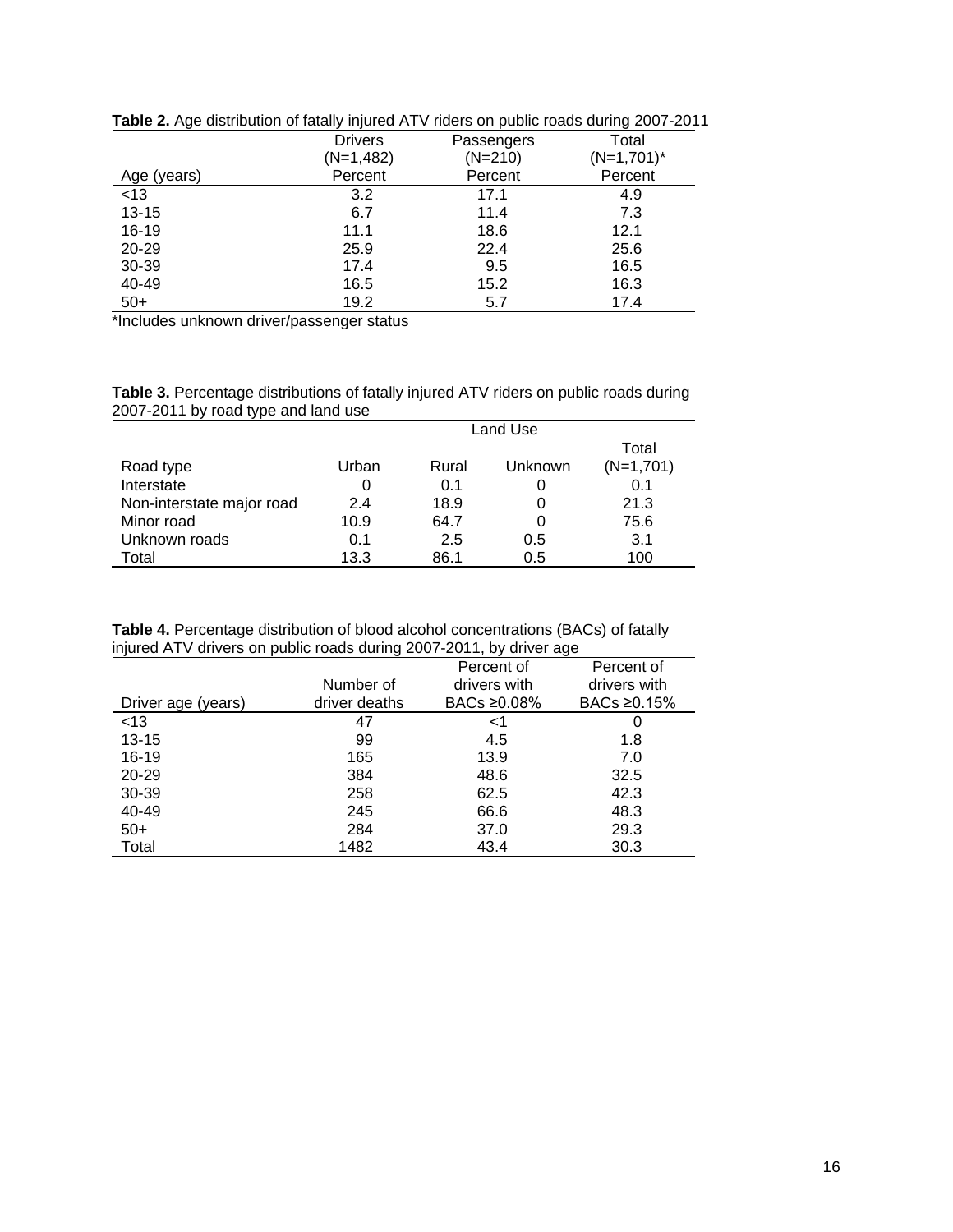| Table 5. Percentage distribution of fatal ATV crashes on public roads during 2007-2011 |  |
|----------------------------------------------------------------------------------------|--|
| by number of ATVs and non-ATVs involved                                                |  |

| Number of ATVs and non-ATVs            | $N = 1.675$ |
|----------------------------------------|-------------|
| Single ATV                             | 75.2        |
| Two ATVs                               | 5.2         |
| Three ATVs                             | 0.1         |
| One ATV and one non-ATV                | 18.7        |
| One ATV and multiple non-ATVs          | 0.5         |
| Multiple ATVs and One or more non-ATVs | 0.3         |

**Table 6.** Percentage distribution of fatal ATV crash locations during 2007-2011 in relation to trafficway, U.S. 2007-2011

| ____________                                             |             |
|----------------------------------------------------------|-------------|
| Relationship to trafficway                               | $N = 1.675$ |
| On road                                                  | 46.5        |
| Off-road - Roadside, shoulder, parking lane/zone, median | 40.3        |
| Off road – Location other/unknown                        | 13.2        |
|                                                          |             |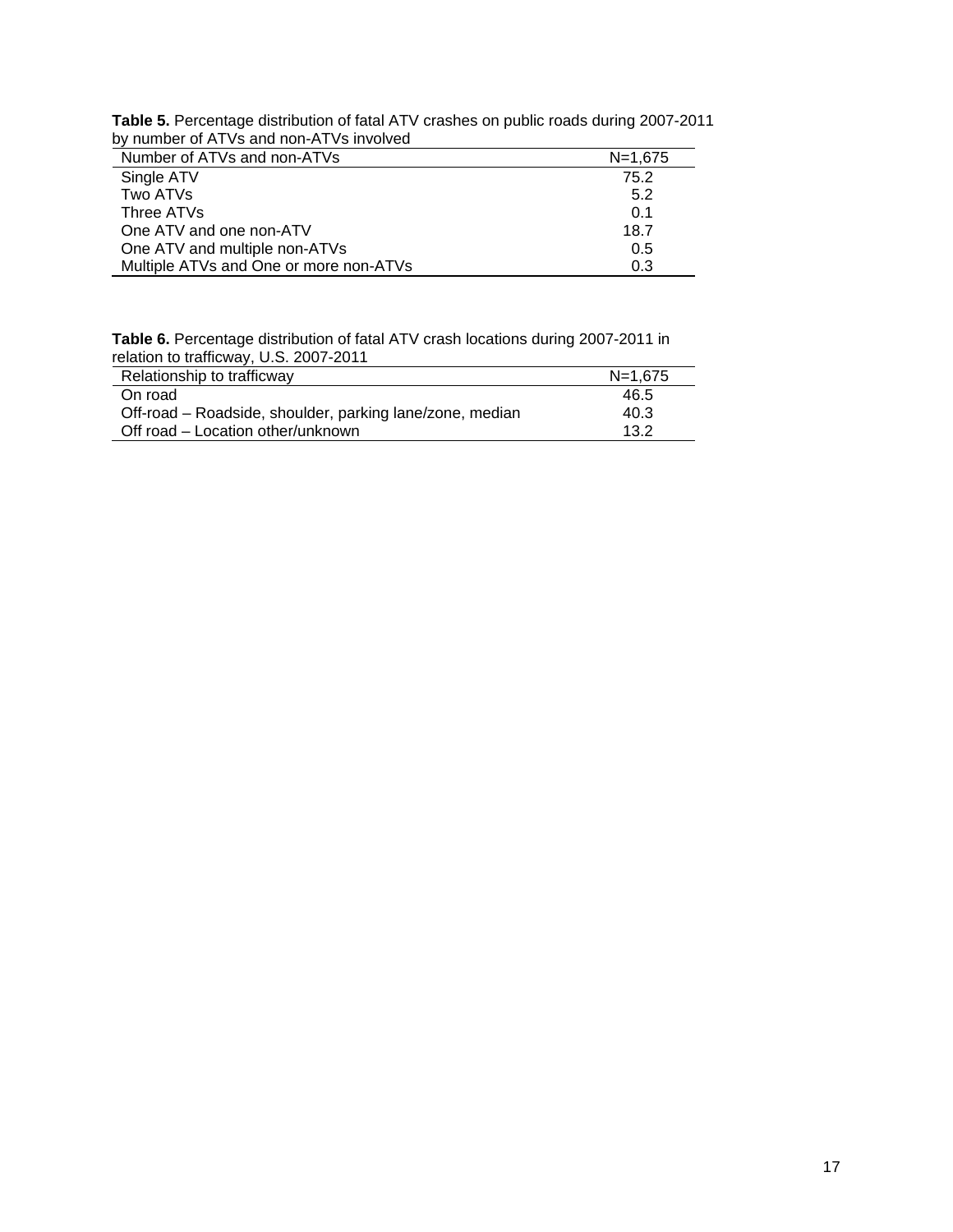|               | $\mu$<br>When permitted |                                       |                                                                                                                                                                          |
|---------------|-------------------------|---------------------------------------|--------------------------------------------------------------------------------------------------------------------------------------------------------------------------|
| State         | on public roads         | Helmet requirement                    | Passenger restriction                                                                                                                                                    |
| Alabama       |                         |                                       |                                                                                                                                                                          |
| Alaska        | d, j, k, q              |                                       |                                                                                                                                                                          |
| Arizona       | k                       | age 17 and younger                    |                                                                                                                                                                          |
| Arkansas      | a, b, c, d, f, m, o     |                                       |                                                                                                                                                                          |
| California    | е                       | all riders on public<br>lands         | no passengers, unless ATV<br>specifically designed for them                                                                                                              |
| Colorado      | a, d, g, h, j, k, l, m  |                                       |                                                                                                                                                                          |
| Connecticut   | d                       |                                       |                                                                                                                                                                          |
| Delaware      | h, n                    | all riders of 3-wheel<br><b>ATVs</b>  |                                                                                                                                                                          |
| Florida       | k, o, w                 | age 15 and younger                    | no passengers, unless ATV<br>specifically designed for them                                                                                                              |
| Georgia       | k                       |                                       |                                                                                                                                                                          |
| Hawaii        |                         |                                       |                                                                                                                                                                          |
| Idaho         | a, d, k, l              | age 17 and younger                    |                                                                                                                                                                          |
| Illinois      | a, d, k, v              |                                       |                                                                                                                                                                          |
| Indiana       | d, h, q, r, s           |                                       |                                                                                                                                                                          |
| lowa          | a, k, m, q, t, u        |                                       | no passengers, unless ATV<br>specifically designed for them                                                                                                              |
| Kansas        | k, m, v                 |                                       |                                                                                                                                                                          |
| Kentucky      | a, d, k, m, v           | age 15 and younger                    |                                                                                                                                                                          |
| Louisiana     | a, d, q, v              |                                       |                                                                                                                                                                          |
| Maine         | d, g, h, j, k, o, q, v  | age 17 and younger                    |                                                                                                                                                                          |
| Maryland      | a, o                    | all riders on public<br>lands         |                                                                                                                                                                          |
| Massachusetts | a, d, h, j              | all riders                            |                                                                                                                                                                          |
| Michigan      | a, c, d, g, h, k, q, v  | all riders                            | no passengers , unless ATV<br>specifically designed for them                                                                                                             |
| Minnesota     | a, d, g, j, m, q, v     | age 17 and younger                    | drivers18 and older are limited to one<br>passenger unless ATV specifically<br>designed for passengers; drivers 17<br>and younger may carry only a parent<br>or guardian |
| Mississippi   | not permitted           | age 15 and younger<br>on public lands |                                                                                                                                                                          |
| Missouri      | a, f, i, k, o, v        | age 17 and younger                    | no passengers, unless ATV<br>specifically designed for them                                                                                                              |
| Montana       | k                       |                                       |                                                                                                                                                                          |
| Nebraska      | a, d, h, k, m, v        |                                       |                                                                                                                                                                          |

# **Appendix A.** Summary of state ATV laws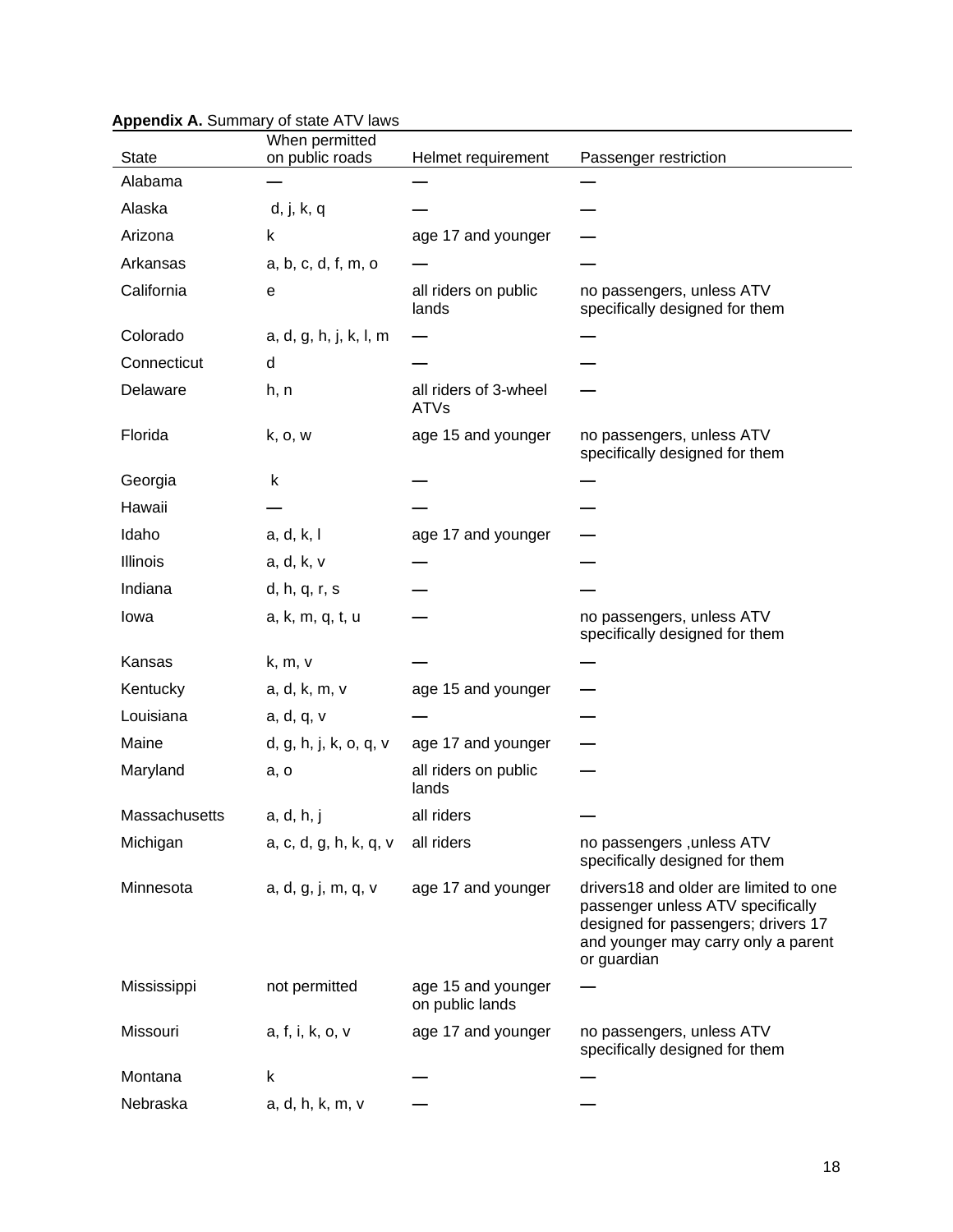|                | When permitted                     |                                                  |                                                                                                                                                                                                 |
|----------------|------------------------------------|--------------------------------------------------|-------------------------------------------------------------------------------------------------------------------------------------------------------------------------------------------------|
| <b>State</b>   | on public roads                    | Helmet requirement                               | Passenger restriction                                                                                                                                                                           |
| Nevada         | c, d, j, k, x                      | all riders                                       |                                                                                                                                                                                                 |
| New Hampshire  | c, d, j, q, x                      | age 17 and younger                               | age 17 and younger may not have<br>passengers                                                                                                                                                   |
| New Jersey     | d, x                               | all riders                                       |                                                                                                                                                                                                 |
| New Mexico     | d                                  | age 17 and younger                               | age 17 and younger may not have<br>passengers                                                                                                                                                   |
| New York       | d, k, v                            | all riders                                       | no passengers, unless ATV<br>specifically designed for them                                                                                                                                     |
| North Carolina | a, b, d, i, o                      | all riders                                       | no passengers, unless ATV<br>specifically designed for them                                                                                                                                     |
| North Dakota   | d, j                               | age 17 and younger                               | no passengers, unless ATV<br>specifically designed for them                                                                                                                                     |
| Ohio           | c, d, j, k, q, v, x                | all riders on public<br>lands                    | no passengers unless ATV<br>specifically designed for them                                                                                                                                      |
| Oklahoma       | d, k, v                            | age 17 and younger<br>on public lands            | no passengers, unless ATV<br>specifically designed for them                                                                                                                                     |
| Oregon         | a. d, j, x                         | age 17 and younger<br>on public lands            |                                                                                                                                                                                                 |
| Pennsylvania   | d, g, j, k                         | all riders                                       |                                                                                                                                                                                                 |
| Rhode Island   | d, j, v                            | all riders                                       |                                                                                                                                                                                                 |
| South Carolina |                                    | age 14 and younger                               | age 15 and younger may not have<br>passengers                                                                                                                                                   |
| South Dakota   | d, j, m, q, t, w, x                |                                                  | no passengers, unless ATV<br>specifically designed for them                                                                                                                                     |
| Tennessee      | a, c, d, k, n, o, u                | age 17 and younger<br>on public lands            |                                                                                                                                                                                                 |
| Texas          | a, d, m, o, v                      | all riders on public<br>lands                    | no passengers unless ATV<br>specifically designed for them                                                                                                                                      |
| Utah           | d, j, k, x                         | age 17 and younger                               |                                                                                                                                                                                                 |
| Vermont        | a, d, k                            |                                                  |                                                                                                                                                                                                 |
| Virginia       | a, c, d, k, o, u, v                | all riders except<br>those engaged in<br>farming | no passengers unless ATV<br>specifically designed for them                                                                                                                                      |
| Washington     | k                                  | all riders except<br>those engaged in<br>farming |                                                                                                                                                                                                 |
| West Virginia  | a, c, d, h, j, k, m, t,<br>v       | 17 and younger                                   | limit of one passenger, unless ATV<br>specifically designed for passengers;<br>passengers 18 and younger may only<br>ride with intermediate license holders<br>or licensed drivers 18 and older |
| Wisconsin      | a, b, d, g, h, i, k,<br>m, q, t, v | 17 and younger                                   | no passengers unless specifically<br>designed                                                                                                                                                   |